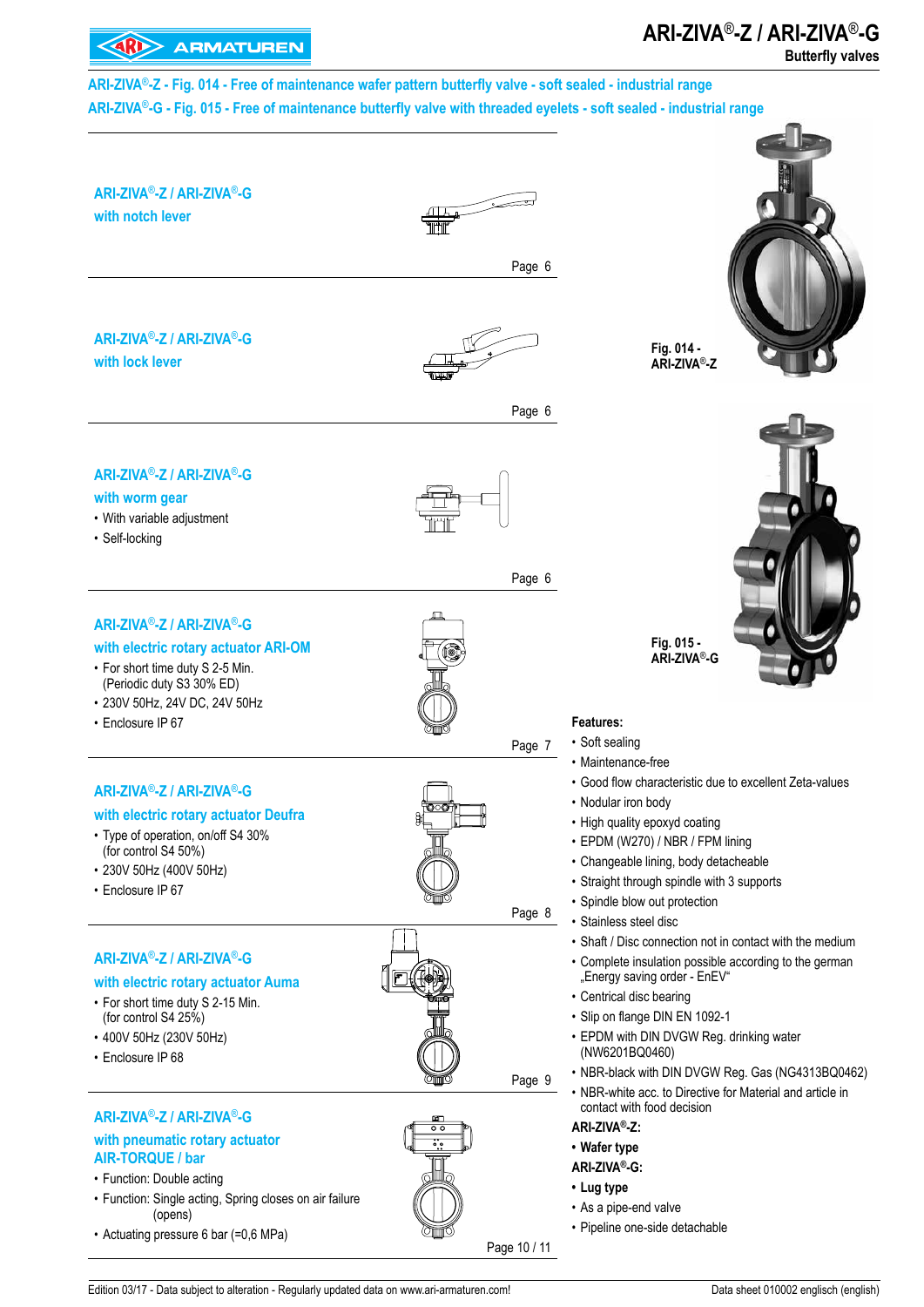





| Considered<br>standards: | • EN 593 (EN-JS1030, EN-JS1049) |
|--------------------------|---------------------------------|
|--------------------------|---------------------------------|

| <b>Figure</b>                                         |                                        | <b>Nominal pressure</b>                                                                                                              | <b>Material</b>                             | <b>Nominal diameter</b>                                                                | <b>Disc</b> | <b>Stem</b>                     |  |  |  |  |  |  |  |
|-------------------------------------------------------|----------------------------------------|--------------------------------------------------------------------------------------------------------------------------------------|---------------------------------------------|----------------------------------------------------------------------------------------|-------------|---------------------------------|--|--|--|--|--|--|--|
|                                                       | 20.014 (included in 22.014)            | PN <sub>6</sub>                                                                                                                      |                                             | DN25-600                                                                               |             |                                 |  |  |  |  |  |  |  |
|                                                       | 21.014 (included in 22.014)            | <b>PN10</b>                                                                                                                          | EN-JS1030<br>(EN-JS1049 on request)         | DN25-600                                                                               | 1.4581      | 1.4021+QT<br>(optional: 1.4571) |  |  |  |  |  |  |  |
| 22.014                                                |                                        | <b>PN16</b>                                                                                                                          |                                             | DN25-600                                                                               |             |                                 |  |  |  |  |  |  |  |
| Seat:                                                 |                                        |                                                                                                                                      |                                             |                                                                                        |             |                                 |  |  |  |  |  |  |  |
|                                                       |                                        | • EPDM -10 °C to +130 °C / NBR-black -10 °C to +80 °C / NBR-white -10 °C to +80 °C / FPM 0 °C to +150 °C (not for hot water useable) |                                             |                                                                                        |             |                                 |  |  |  |  |  |  |  |
|                                                       |                                        | Max. differential pressure:                                                                                                          |                                             |                                                                                        |             |                                 |  |  |  |  |  |  |  |
|                                                       |                                        | • 16 bar (DN25-150) / 10 bar (DN200-600) / 10 bar (NBR-white DN25-300)                                                               |                                             |                                                                                        |             |                                 |  |  |  |  |  |  |  |
| <b>Actuation arrangement:</b><br>(refer to page 6-11) |                                        |                                                                                                                                      |                                             |                                                                                        |             |                                 |  |  |  |  |  |  |  |
|                                                       | • Notch lever / Lock lever / Worm gear |                                                                                                                                      |                                             |                                                                                        |             |                                 |  |  |  |  |  |  |  |
|                                                       |                                        | · Electric actuator (ARI-OM, Deufra, Auma) / Pneumatic actuator (AIR-TORQUE, bar)                                                    |                                             |                                                                                        |             |                                 |  |  |  |  |  |  |  |
| Test:                                                 |                                        |                                                                                                                                      |                                             |                                                                                        |             |                                 |  |  |  |  |  |  |  |
|                                                       | Sealing leakage test:                  |                                                                                                                                      |                                             | • EN 12266-1 Leakage rate A (DIN 3230 T3 Leakage rate 1)                               |             |                                 |  |  |  |  |  |  |  |
|                                                       |                                        |                                                                                                                                      |                                             | • EPDM DN25/32-600 for drinking water. Reg.-No. NW-6201BQ0460 acc. to DIN EN 1074-1/-2 |             |                                 |  |  |  |  |  |  |  |
|                                                       | DVGW-Registration:                     |                                                                                                                                      |                                             | . NBR-black DN25/32-600 for gas. Reg.-No. NG-4313BQ0462 acc. to DIN EN 13774           |             |                                 |  |  |  |  |  |  |  |
|                                                       |                                        | Directive for Material and article in contact with food                                                                              | (Operating range - 10 °C to + 60 °C)        |                                                                                        |             |                                 |  |  |  |  |  |  |  |
| decision:                                             |                                        |                                                                                                                                      | • NBR-white DN25-200 (acc. to EG/1935/2004) |                                                                                        |             |                                 |  |  |  |  |  |  |  |
|                                                       |                                        |                                                                                                                                      |                                             |                                                                                        |             |                                 |  |  |  |  |  |  |  |
| Parts                                                 |                                        |                                                                                                                                      |                                             |                                                                                        |             |                                 |  |  |  |  |  |  |  |
| Pos.                                                  | Sp.p.                                  | <b>Description</b>                                                                                                                   |                                             | Fig. 20./21./22.014                                                                    |             |                                 |  |  |  |  |  |  |  |
| 1                                                     |                                        | Body                                                                                                                                 |                                             | EN-GJS-400-15, EN-JS1030 (EN-GJS-400-18U-LT, EN-JS1049 on request)                     |             |                                 |  |  |  |  |  |  |  |
| $\overline{2}$                                        | X                                      | Seat                                                                                                                                 |                                             | EPDM 73 / NBR 73 (black) / NBR 68 (white) / FPM 73                                     |             |                                 |  |  |  |  |  |  |  |
| 3                                                     |                                        | <b>Disc</b>                                                                                                                          | GX5CrNiMoN19-11-2. 1.4581                   |                                                                                        |             |                                 |  |  |  |  |  |  |  |
| 5                                                     |                                        | <b>Stem</b>                                                                                                                          |                                             | X20Cr13+QT, 1.4021+QT (optional: X6CrNiMoTi17 12 2, 1.4571)                            |             |                                 |  |  |  |  |  |  |  |
| 9                                                     | x                                      | Gasket                                                                                                                               |                                             | CU                                                                                     |             |                                 |  |  |  |  |  |  |  |
| 10                                                    | X                                      | Hexagon head screw plug                                                                                                              |                                             | 5.8-A2G                                                                                |             |                                 |  |  |  |  |  |  |  |
| 11                                                    | X                                      | O-rina                                                                                                                               | EPDM 73 / NBR 73 / FPM 73                   |                                                                                        |             |                                 |  |  |  |  |  |  |  |
| 14                                                    |                                        | Parallel bush                                                                                                                        | P <sub>1</sub>                              |                                                                                        |             |                                 |  |  |  |  |  |  |  |
| 26                                                    | X                                      | Washer for shaft protection                                                                                                          | X20Cr13+QT, 1.4021+QT                       |                                                                                        |             |                                 |  |  |  |  |  |  |  |
| 27                                                    | X                                      | Countersunk screw                                                                                                                    | 8.8-A2G                                     |                                                                                        |             |                                 |  |  |  |  |  |  |  |
|                                                       | L Spare parts                          |                                                                                                                                      |                                             |                                                                                        |             |                                 |  |  |  |  |  |  |  |

Information / restriction of technical rules need to be observed!

Operating and installation instructions can be downloaded at www.ari-armaturen.com.

The engineer, designing a system or a plant, is responsible for the selection of the correct valve.

Resistance and fitness must be verified (contact manufacturer for information, refer to Product overview and Resistance list).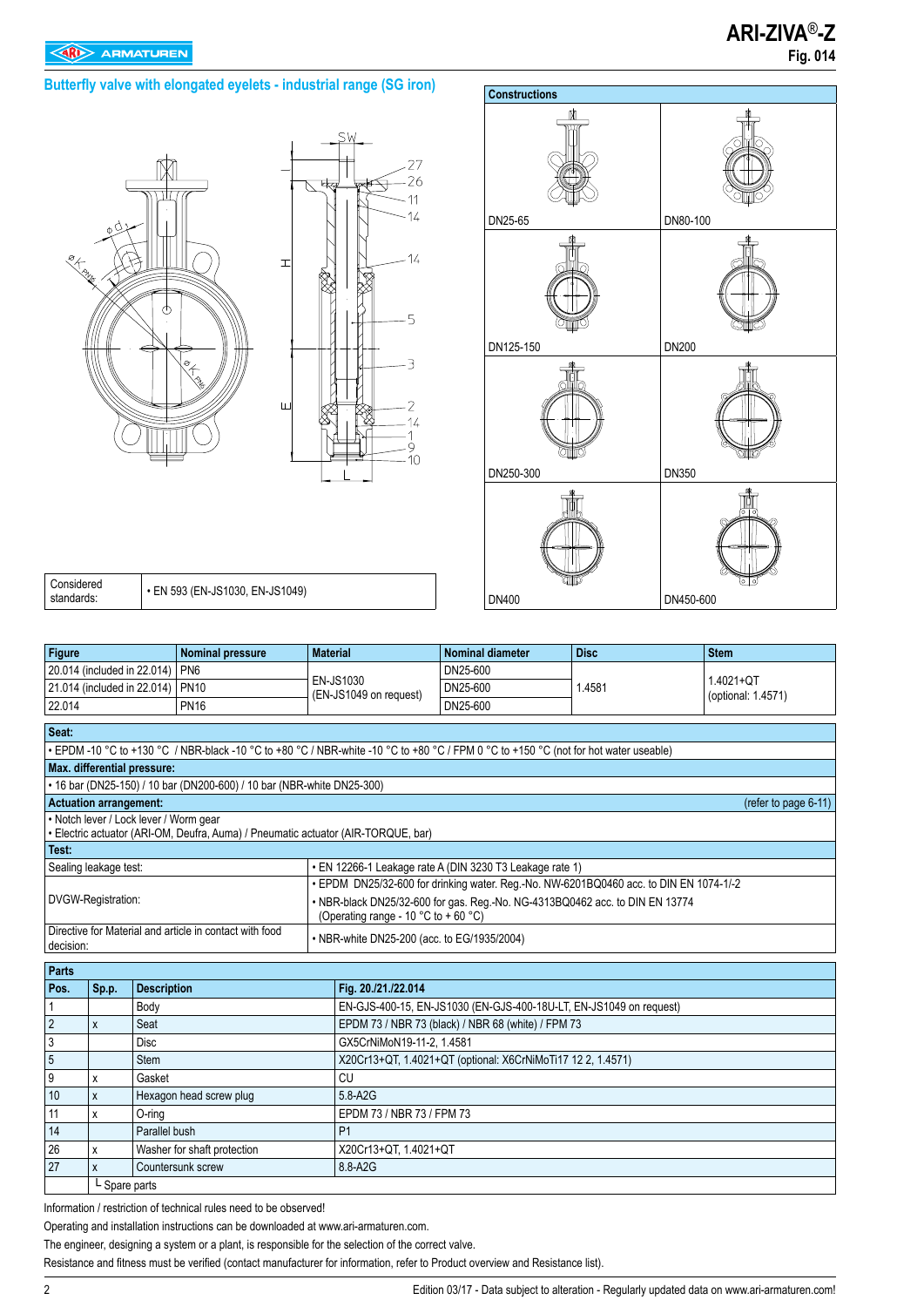| <b>EXAMPLE ARMATUREN</b><br><b>Construction / Installation variations</b> |                                                                       |                     |                 |      |      |      |      |      |      |                 |      |                 |      |      |      |             |       |                          |             |       |                           |     |
|---------------------------------------------------------------------------|-----------------------------------------------------------------------|---------------------|-----------------|------|------|------|------|------|------|-----------------|------|-----------------|------|------|------|-------------|-------|--------------------------|-------------|-------|---------------------------|-----|
| <b>DN</b>                                                                 |                                                                       |                     | 25              | 32   | 40   | 50   | 65   | 80   | 100  | 125             | 150  | 200             | 250  | 300  | 350  | 400         | 450   |                          |             | 500   |                           | 600 |
|                                                                           | Face-to-face dimension FTF series 20 acc. to DIN EN 558-1             |                     |                 |      |      |      |      |      |      |                 |      |                 |      |      |      |             |       |                          |             |       |                           |     |
|                                                                           |                                                                       | (mm)                | 33              | 33   | 33   | 43   | 46   | 46   | 52   | 56              | 56   | 60              | 68   | 78   | 78   | 102         | 114   |                          | 127         |       |                           | 154 |
| <b>Dimensions</b>                                                         |                                                                       |                     |                 |      |      |      |      |      |      |                 |      |                 |      |      |      |             |       |                          |             |       |                           |     |
| Η                                                                         |                                                                       | (mm)                | 117             | 117  | 123  | 129  | 139  | 147  | 168  | 186             | 202  | 236             | 263  | 292  | 358  | 407         | 442   |                          |             | 495   |                           | 555 |
| E                                                                         |                                                                       | (mm)                | 58              | 58   | 66   | 69   | 81   | 100  | 109  | 124             | 140  | 167             | 203  | 232  | 257  | 298         | 319   |                          |             | 356   | 418                       |     |
|                                                                           |                                                                       | (mm)                | 19              | 19   | 19   | 19   | 19   | 19   | 19   | 23              | 23   | 23              | 24   | 24   | 24   | 29          |       | 39                       |             | 38    | 48                        |     |
| <b>SW</b>                                                                 |                                                                       | (mm)                | 11              | 11   | 11   | 11   | 11   | 11   | 11   | 17              | 17   | 17              | 22   | 22   | 22   | 27          | 36    |                          |             | 36    | 46                        |     |
|                                                                           | Kys-value / Zeta-value                                                |                     |                 |      |      |      |      |      |      |                 |      |                 |      |      |      |             |       |                          |             |       | Diagram refer to page 13. |     |
| Kvs-value                                                                 |                                                                       | (m <sup>3</sup> /h) | 20              | 24   | 41   | 98   | 190  | 302  | 550  | 930             | 1525 | 3000            | 5000 | 7300 |      | 10260 13140 | 15200 |                          |             | 20750 | 30430                     |     |
| Zeta-value                                                                |                                                                       | −−                  | 1,52            | 2,93 | 2,42 | 1,03 | 0,79 | 0,72 | 0,53 | 0,45            | 0,35 | 0,29            | 0,25 | 0,24 | 0,23 | 0,24        | 0,28  |                          | 0,23        |       | 0,22                      |     |
|                                                                           | Standard-flange dimensions / Hexagon screw (Quantity, Thread, Length) |                     |                 |      |      |      |      |      |      |                 |      |                 |      |      |      |             |       |                          |             |       |                           |     |
|                                                                           | ØK                                                                    | (mm)                | 75              | 90   | 100  | 110  | 130  | 150  | 170  | 200             | 225  | 280             | 335  | 395  | 445  | 495         | --    |                          | 600<br>4x22 |       | 705                       |     |
|                                                                           | n x Ød1                                                               | (mm)                | 4x11            | 4x14 | 4x14 | 4x14 | 4x14 | 4x18 | 4x18 | 4x18            | 4x18 | 4x18            | 4x18 | 4x22 | 8x22 | 4x22        |       | $\overline{\phantom{a}}$ |             |       |                           |     |
| PN <sub>6</sub>                                                           | <b>Screws</b>                                                         | (pcs.)              | 4               | 4    | 4    | 4    | 4    | 4    | 4    | 8               | 8    | 8               | 12   | 12   | 12   | 16          | --    |                          | 16          | 8     | 16                        | 8   |
|                                                                           | Thread                                                                |                     | M <sub>10</sub> | M12  | M12  | M12  | M12  | M16  | M16  | M <sub>16</sub> | M16  | M <sub>16</sub> | M16  | M20  | M20  | M20         | --    |                          | M20         | M20   | M24                       | M24 |
|                                                                           | Length                                                                | (mm)                | 80              | 80   | 80   | 90   | 90   | 100  | 110  | 120             | 120  | 130             | 140  | 160  | 160  | 180         | --    |                          | 220         | 50    | 250                       | 70  |
|                                                                           | ØK                                                                    | (mm)                | 85              | 100  | 110  | 125  | 145  | 160  | 180  | 210             | 240  | 295             | 350  | 400  | 460  | 515         | 565   |                          |             | 620   | 725                       |     |
|                                                                           | n x Ød1                                                               | (mm)                | 4x18            | 4x18 | 4x18 | 4x18 | 4x18 | 4x18 | 4x18 | 4x18            | 4x22 | 4x22            | 4x22 | 4x22 | 4x22 | 4x28        | 4x28  |                          |             | 4x28  | 4x36                      |     |
| <b>PN10</b>                                                               | <b>Screws</b>                                                         | (pcs.)              | $\overline{4}$  | 4    | 4    | 4    | 4    | 8    | 8    | 8               | 8    | 8               | 12   | 12   | 16   | 16          | 16    | 8                        | 16          | 8     | 16                        | 8   |
|                                                                           | Thread                                                                |                     | M12             | M16  | M16  | M16  | M16  | M16  | M16  | M16             | M20  | M20             | M20  | M20  | M20  | M24         | M24   | M24                      | M24         | M24   | M27                       | M27 |
|                                                                           | Length                                                                | (mm)                | 90              | 90   | 90   | 100  | 110  | 110  | 120  | 130             | 130  | 140             | 150  | 160  | 160  | 200         | 200   | 70                       | 220         | 50    | 260                       | 70  |
|                                                                           | ØK                                                                    | (mm)                | 85              | 100  | 110  | 125  | 145  | 160  | 180  | 210             | 240  | 295             | 355  | 410  | 470  | 525         | 585   |                          |             | 650   |                           | 770 |
|                                                                           | $n \times \emptyset$ d1                                               | (mm)                | 4x14            | 4x18 | 4x18 | 4x18 | 4x18 | 4x18 | 4x18 | 4x18            | 4x22 | 4x22            | 4x26 | 4x26 | 4x26 | 4x30        | 4x30  |                          | 4x33        |       | 4x36                      |     |
| <b>PN16</b>                                                               | Screws                                                                | (pcs.)              | 4               | 4    | 4    | 4    | 4    | 8    | 8    | 8               | 8    | 12              | 12   | 12   | 16   | 16          | 16    | 8                        | 16          | 8     | 16                        | 8   |
|                                                                           | Thread                                                                |                     | M12             | M16  | M16  | M16  | M16  | M16  | M16  | M16             | M20  | M20             | M24  | M24  | M24  | M27         | M27   | M27                      | M30         | M30   | M33                       | M33 |
|                                                                           | Length                                                                | (mm)                | 90              | 90   | 90   | 100  | 110  | 110  | 120  | 130             | 130  | 140             | 160  | 170  | 180  | 220         | 220   | 75                       | 260         | 70    | 320                       | 90  |
| Weights                                                                   |                                                                       |                     |                 |      |      |      |      |      |      |                 |      |                 |      |      |      |             |       |                          |             |       |                           |     |
|                                                                           | Fig. 20./21./22.014                                                   | (kg)                | 1,3             | 1,3  | 1,6  | 2,2  | 2,7  | 3,4  | 4,4  | 6,4             | 7,9  | 11,8            | 21   | 30,4 | 46,8 | 72          | 128   |                          |             | 132,8 | 217,3                     |     |

#### **Mounting variations**



#### **ZIVA®-Z-Wafer-type-valve**

Welding neck flanges PN 6 / PN 10 / PN 16 DIN EN 1092-1 / 11 / B1 Hexagon screw DIN EN ISO 4016 W.-No. 4.6 Hexagon nut DIN EN ISO 4034 W.-No. 5

**The installation between, to above deviating flanges, is not or under special care possible. Please consult us.**

**ARI-ZIVA**®**-Z** 

| <b>Pressure-temperature-ratings</b> |           |       |                                      | Intermediate values for max. permissible operational pressures can be determined by linear interpolation<br>of the given temperature / pressure chart. |                 |                 |  |  |  |  |  |  |  |
|-------------------------------------|-----------|-------|--------------------------------------|--------------------------------------------------------------------------------------------------------------------------------------------------------|-----------------|-----------------|--|--|--|--|--|--|--|
| acc. to DIN EN 1092-2               | <b>PN</b> |       | $-20^{\circ}$ C to <-10 $^{\circ}$ C | -10 $^{\circ}$ C to 120 $^{\circ}$ C                                                                                                                   | $130^{\circ}$ C | $150^{\circ}$ C |  |  |  |  |  |  |  |
| <b>EN-JS1030</b>                    | 16        | (bar) | --                                   | 16                                                                                                                                                     | 15.8            | 15,5            |  |  |  |  |  |  |  |
| <b>EN-JS1049</b>                    | 16        | (bar) | 16                                   | 16                                                                                                                                                     | 15.8            | 15,5            |  |  |  |  |  |  |  |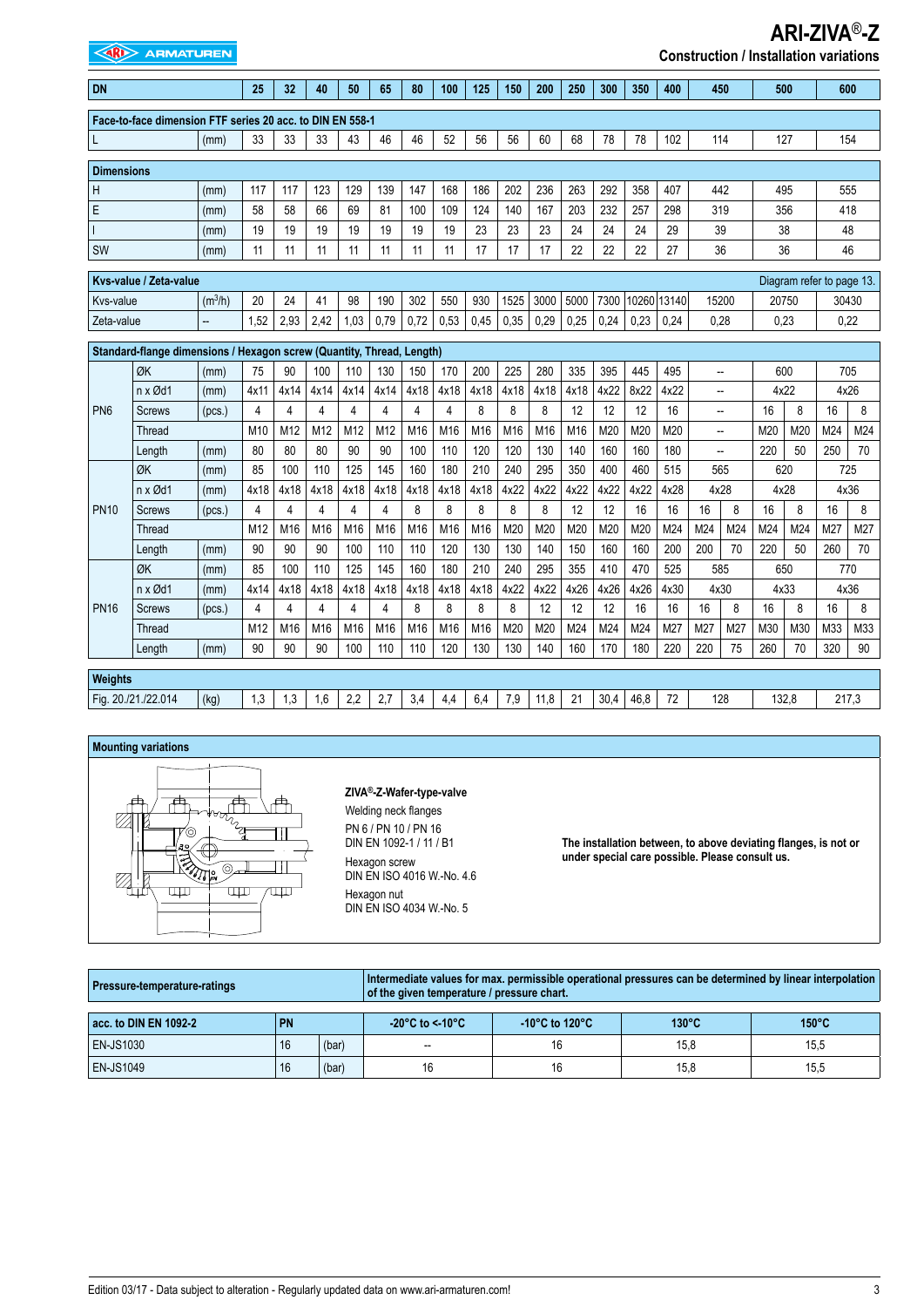### **Butterfly valve with threaded eyelets - industrial range (SG iron)**





| Considered | $\cdot$ EN 593 (EN-JS1030, EN-JS1049) |
|------------|---------------------------------------|
| standards: |                                       |

| <b>Figure</b>                                                          |                                                                                   |                    | <b>Nominal pressure</b>                                                                                                              | <b>Material</b> |                                                                                        | <b>Nominal diameter</b>                                            | <b>Disc</b> | <b>Stem</b>        |  |  |  |  |  |  |  |
|------------------------------------------------------------------------|-----------------------------------------------------------------------------------|--------------------|--------------------------------------------------------------------------------------------------------------------------------------|-----------------|----------------------------------------------------------------------------------------|--------------------------------------------------------------------|-------------|--------------------|--|--|--|--|--|--|--|
| 21.015                                                                 |                                                                                   |                    | <b>PN10</b>                                                                                                                          |                 | EN-JS1030                                                                              | DN25-600                                                           |             | 1.4021+QT          |  |  |  |  |  |  |  |
| 22.015                                                                 |                                                                                   |                    | <b>PN16</b>                                                                                                                          |                 | (EN-JS1049 on request)                                                                 | DN25-600                                                           | 1.4581      | (optional: 1.4571) |  |  |  |  |  |  |  |
| Seat:                                                                  |                                                                                   |                    |                                                                                                                                      |                 |                                                                                        |                                                                    |             |                    |  |  |  |  |  |  |  |
|                                                                        |                                                                                   |                    | • EPDM -10 °C to +130 °C / NBR-black -10 °C to +80 °C / NBR-white -10 °C to +80 °C / FPM 0 °C to +150 °C (not for hot water useable) |                 |                                                                                        |                                                                    |             |                    |  |  |  |  |  |  |  |
| Max. differential pressure:                                            |                                                                                   |                    |                                                                                                                                      |                 |                                                                                        |                                                                    |             |                    |  |  |  |  |  |  |  |
| • 16 bar (DN25-150) / 10 bar (DN200-600) / 10 bar (NBR-white DN25-200) |                                                                                   |                    |                                                                                                                                      |                 |                                                                                        |                                                                    |             |                    |  |  |  |  |  |  |  |
| <b>Actuation arrangement:</b><br>(refer to page 6-11)                  |                                                                                   |                    |                                                                                                                                      |                 |                                                                                        |                                                                    |             |                    |  |  |  |  |  |  |  |
|                                                                        |                                                                                   |                    | • Notch lever / Lock lever / Worm gear<br>· Electric actuator (ARI-OM, Deufra, Auma) / Pneumatic actuator (AIR-TORQUE, bar)          |                 |                                                                                        |                                                                    |             |                    |  |  |  |  |  |  |  |
| Test:                                                                  |                                                                                   |                    |                                                                                                                                      |                 |                                                                                        |                                                                    |             |                    |  |  |  |  |  |  |  |
|                                                                        | • EN 12266-1 Leakage rate A (DIN 3230 T3 Leakage rate 1)<br>Sealing leakage test: |                    |                                                                                                                                      |                 |                                                                                        |                                                                    |             |                    |  |  |  |  |  |  |  |
|                                                                        |                                                                                   |                    |                                                                                                                                      |                 | • EPDM DN25/32-600 for drinking water. Reg.-No. NW-6201BQ0460 acc. to DIN EN 1074-1/-2 |                                                                    |             |                    |  |  |  |  |  |  |  |
|                                                                        | DVGW-Registration:                                                                |                    |                                                                                                                                      |                 | . NBR-black DN25/32-600 for gas. Reg.-No. NG-4313BQ0462 acc. to DIN EN 13774           |                                                                    |             |                    |  |  |  |  |  |  |  |
|                                                                        |                                                                                   |                    |                                                                                                                                      |                 | (Operating range - 10 °C to + 60 °C)                                                   |                                                                    |             |                    |  |  |  |  |  |  |  |
| decision:                                                              |                                                                                   |                    | Directive for Material and article in contact with food                                                                              |                 | • NBR-white DN25-200 (acc. to EG/1935/2004)                                            |                                                                    |             |                    |  |  |  |  |  |  |  |
|                                                                        |                                                                                   |                    |                                                                                                                                      |                 |                                                                                        |                                                                    |             |                    |  |  |  |  |  |  |  |
| <b>Parts</b>                                                           |                                                                                   |                    |                                                                                                                                      |                 |                                                                                        |                                                                    |             |                    |  |  |  |  |  |  |  |
| Pos.                                                                   | Sp.p.                                                                             | <b>Description</b> |                                                                                                                                      |                 | Fig. 20./21./22.014                                                                    |                                                                    |             |                    |  |  |  |  |  |  |  |
| 1                                                                      |                                                                                   | Body               |                                                                                                                                      |                 |                                                                                        | EN-GJS-400-15, EN-JS1030 (EN-GJS-400-18U-LT, EN-JS1049 on request) |             |                    |  |  |  |  |  |  |  |
| $\overline{2}$                                                         | X                                                                                 | Seat               |                                                                                                                                      |                 | EPDM 73 / NBR 73 (black) / NBR 68 (white) / FPM 73                                     |                                                                    |             |                    |  |  |  |  |  |  |  |
| 3                                                                      |                                                                                   | <b>Disc</b>        |                                                                                                                                      |                 | GX5CrNiMoN19-11-2, 1.4581                                                              |                                                                    |             |                    |  |  |  |  |  |  |  |
| $\overline{5}$                                                         |                                                                                   | <b>Stem</b>        |                                                                                                                                      |                 | X20Cr13+QT, 1.4021+QT (optional: X6CrNiMoTi17 12 2, 1.4571)                            |                                                                    |             |                    |  |  |  |  |  |  |  |
| 9                                                                      | X                                                                                 | Gasket             |                                                                                                                                      |                 | CU                                                                                     |                                                                    |             |                    |  |  |  |  |  |  |  |
| 10                                                                     | X                                                                                 |                    | Hexagon head screw plug                                                                                                              |                 | 5.8-A2G                                                                                |                                                                    |             |                    |  |  |  |  |  |  |  |
| 11                                                                     | x                                                                                 | O-rina             |                                                                                                                                      |                 | EPDM 73 / NBR 73 / FPM 73                                                              |                                                                    |             |                    |  |  |  |  |  |  |  |
| 14                                                                     |                                                                                   | Parallel bush      |                                                                                                                                      |                 | P <sub>1</sub>                                                                         |                                                                    |             |                    |  |  |  |  |  |  |  |
| 26                                                                     | X                                                                                 |                    | Washer for shaft protection                                                                                                          |                 | X20Cr13+QT, 1.4021+QT                                                                  |                                                                    |             |                    |  |  |  |  |  |  |  |
| 27                                                                     | $\mathsf{x}$                                                                      |                    | Countersunk screw                                                                                                                    |                 | 8.8-A2G                                                                                |                                                                    |             |                    |  |  |  |  |  |  |  |

L Spare parts

Information / restriction of technical rules need to be observed!

Operating and installation instructions can be downloaded at www.ari-armaturen.com.

The engineer, designing a system or a plant, is responsible for the selection of the correct valve.

Resistance and fitness must be verified (contact manufacturer for information, refer to Product overview and Resistance list).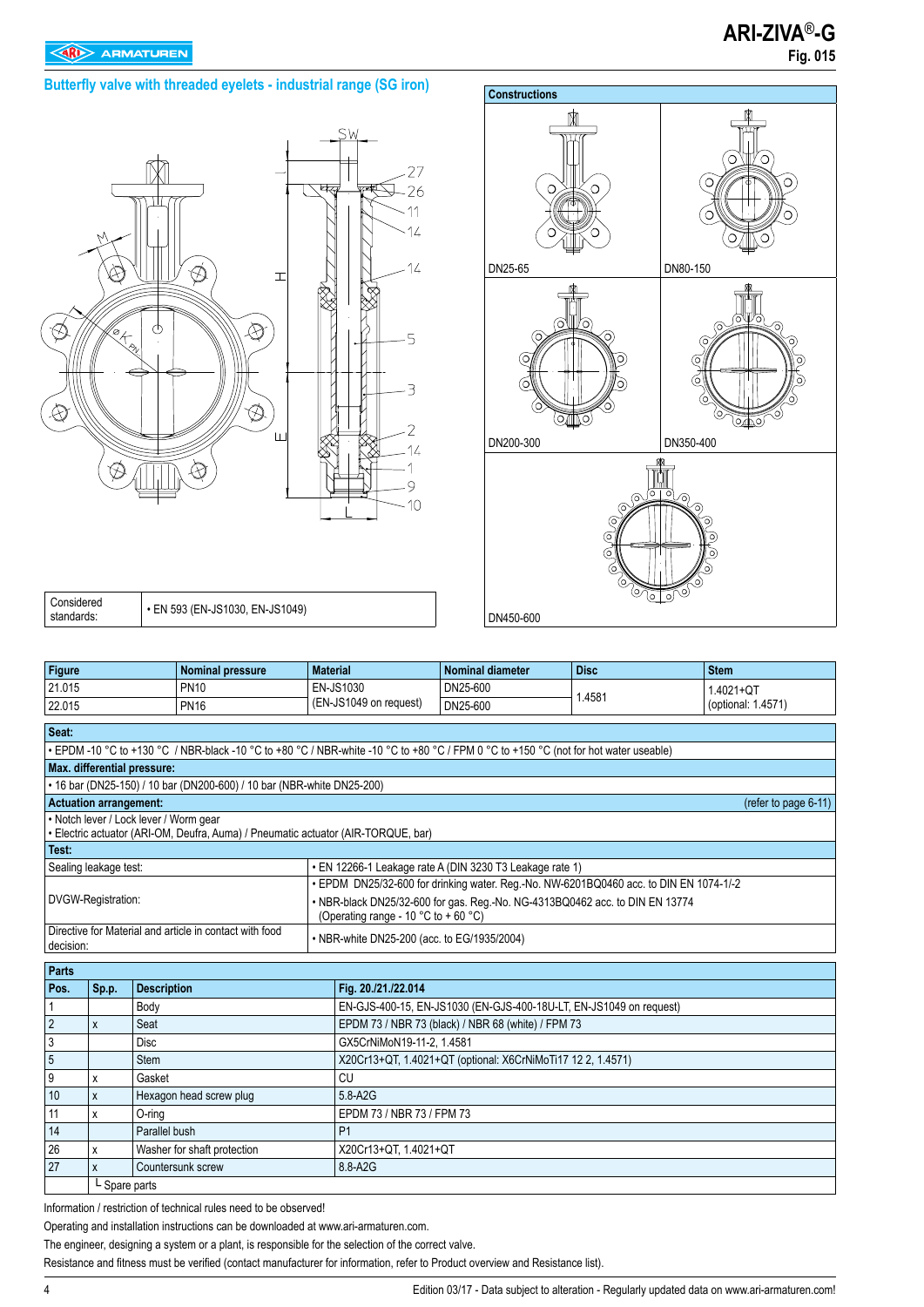| <b>EXIDED ARMATUREN</b><br><b>Construction / Installation variations</b> |                        |                     |                                                         |      |                |      |      |      |      |      |      |        |      |                                          |      |                  |        |     |        |        |                           |        |
|--------------------------------------------------------------------------|------------------------|---------------------|---------------------------------------------------------|------|----------------|------|------|------|------|------|------|--------|------|------------------------------------------|------|------------------|--------|-----|--------|--------|---------------------------|--------|
| <b>DN</b>                                                                |                        |                     | 25                                                      | 32   | 40             | 50   | 65   | 80   | 100  | 125  | 150  | 200    | 250  | 300                                      | 350  | 400              | 450    |     | 500    |        |                           | 600    |
| Face-to-face dimension FTF series 20 acc. to DIN EN 558-1                |                        |                     |                                                         |      |                |      |      |      |      |      |      |        |      |                                          |      |                  |        |     |        |        |                           |        |
|                                                                          |                        | (mm)                | 33                                                      | 33   | 33             | 43   | 46   | 46   | 52   | 56   | 56   | 60     | 68   | 78                                       | 78   | 102              | 114    |     | 127    |        |                           | 154    |
| <b>Dimensions</b>                                                        |                        |                     |                                                         |      |                |      |      |      |      |      |      |        |      |                                          |      |                  |        |     |        |        |                           |        |
| H<br>(mm)                                                                |                        | 117                 | 117                                                     | 123  | 129            | 139  | 147  | 168  | 186  | 202  | 236  | 263    | 292  | 358                                      | 407  | 442              |        | 495 |        |        | 555                       |        |
| E                                                                        |                        | (mm)                | 58                                                      | 58   | 66             | 69   | 81   | 100  | 109  | 124  | 140  | 167    | 203  | 232                                      | 257  | 298              | 319    |     | 356    |        |                           | 418    |
|                                                                          |                        | (mm)                | 19                                                      | 19   | 19             | 19   | 19   | 19   | 19   | 23   | 23   | 23     | 24   | 24                                       | 24   | 29               | 39     |     | 38     |        |                           | 48     |
| SW                                                                       |                        | (mm)                | 11                                                      | 11   | 11             | 11   | 11   | 11   | 11   | 17   | 17   | 17     | 22   | 22                                       | 22   | 27               | 36     |     |        | 36     |                           | 46     |
|                                                                          | Kys-value / Zeta-value |                     |                                                         |      |                |      |      |      |      |      |      |        |      |                                          |      |                  |        |     |        |        | Diagram refer to page 13. |        |
| Kvs-value                                                                |                        | (m <sup>3</sup> /h) | 20                                                      | 24   | 41             | 98   | 190  | 302  | 550  | 930  | 1525 | 3000   | 5000 |                                          |      | 7300 10260 13140 | 15200  |     | 20750  |        | 30430                     |        |
| Zeta-value                                                               |                        |                     | 1.52                                                    | 2.93 | 2,42           | 1.03 | 0.79 | 0.72 | 0.53 | 0.45 | 0,35 | 0,29   | 0,25 | 0,24                                     | 0,23 | 0,24             | 0,28   |     | 0,23   |        | 0,22                      |        |
| Standard-flange dimensions / Hexagon screw (Quantity, Thread, Length)    |                        |                     |                                                         |      |                |      |      |      |      |      |      |        |      |                                          |      |                  |        |     |        |        |                           |        |
|                                                                          | ØK                     | (mm)                | 85                                                      | 100  | 110            | 125  | 145  | 160  | 180  | 210  | 240  | 295    | 350  | 400                                      | 460  | 515              | 565    |     | 620    |        |                           | 725    |
|                                                                          | $n \times M$           | (mm)                | 4xM124xM164xM164xM164xM168xM168xM168xM168xM168xM208xM20 |      |                |      |      |      |      |      |      |        |      | 12xM20 12xM20 16xM20 16xM24              |      |                  | 20xM24 |     | 20xM24 |        |                           | 20x27  |
| <b>PN10</b>                                                              | <b>Screws</b>          | (pcs.)              | 8                                                       | 8    | 8              | 8    | 8    | 16   | 16   | 16   | 16   | 16     | 24   | 24                                       | 32   | 32               | 32     | 8   | 32     | 8      | 32                        | 8      |
|                                                                          | Thread                 |                     | M12                                                     | M16  | M16            | M16  | M16  | M16  | M16  | M16  | M20  | M20    | M20  | M20                                      | M20  | M24              | M24    | M24 | M24    | M24    | M27                       | M27    |
|                                                                          | Length                 | (mm)                | 30                                                      | 30   | 30             | 35   | 35   | 40   | 40   | 45   | 45   | 50     | 55   | 55                                       | 60   | 70               | 80     | 70  | 85     | 50     | 100                       | 70     |
|                                                                          | ØK                     | (mm)                | 85                                                      | 100  | 110            | 125  | 145  | 160  | 180  | 210  | 240  | 295    | 355  | 410                                      | 470  | 525              | 585    |     | 650    |        |                           | 770    |
|                                                                          | $n \times M$           | (mm)                | 4xM124xM164xM164xM164xM168xM168xM168xM168xM168xM20      |      |                |      |      |      |      |      |      | 12xM20 |      | 12xM24 <sup> </sup> 12xM24 16xM24 16xM27 |      |                  | 20xM27 |     |        | 20xM30 |                           | 20xM33 |
| <b>PN16</b>                                                              | <b>Screws</b>          | (pcs.)              | 8                                                       | 8    | 8              | 8    | 8    | 16   | 16   | 16   | 16   | 24     | 24   | 24                                       | 32   | 32               | 32     | 8   | 32     | 8      | 32                        | 8      |
|                                                                          | Thread                 |                     | M12                                                     | M16  | M16            | M16  | M16  | M16  | M16  | M16  | M20  | M20    | M24  | M24                                      | M24  | M27              | M27    | M27 | M30    | M30    | M33                       | M33    |
|                                                                          | Length                 | (mm)                | 30                                                      | 30   | 30             | 35   | 35   | 40   | 40   | 45   | 45   | 50     | 55   | 60                                       | 60   | 75               | 85     | 75  | 100    | 70     | 120                       | 90     |
| Weights                                                                  |                        |                     |                                                         |      |                |      |      |      |      |      |      |        |      |                                          |      |                  |        |     |        |        |                           |        |
| Fig. 21./22.015                                                          |                        | (kg)                | 1,8                                                     | 1,8  | $\overline{2}$ | 2,7  | 3,2  | 4,8  | 6,2  | 8.6  | 10,5 | 15,8   | 26,6 | 37,6                                     | 60   | 93,4             | 129    |     | 175.7  |        |                           | 286,5  |



| Pressure-temperature-ratings |           |       |                                      | Intermediate values for max. permissible operational pressures can be determined by linear interpolation<br>of the given temperature / pressure chart. |                 |                 |  |  |  |  |  |  |  |
|------------------------------|-----------|-------|--------------------------------------|--------------------------------------------------------------------------------------------------------------------------------------------------------|-----------------|-----------------|--|--|--|--|--|--|--|
| acc. to DIN EN 1092-2        | <b>PN</b> |       | $-20^{\circ}$ C to < 10 $^{\circ}$ C | -10 $^{\circ}$ C to 120 $^{\circ}$ C                                                                                                                   | $130^{\circ}$ C | $150^{\circ}$ C |  |  |  |  |  |  |  |
| EN-JS1030                    | 16        | (bar) | --                                   | 16                                                                                                                                                     | 15.8            | 15.5            |  |  |  |  |  |  |  |
| <b>EN-JS1049</b>             | 16        | (bar) | 16                                   | 16                                                                                                                                                     | 15,8            | 15,5            |  |  |  |  |  |  |  |

**ARI-ZIVA**®**-G**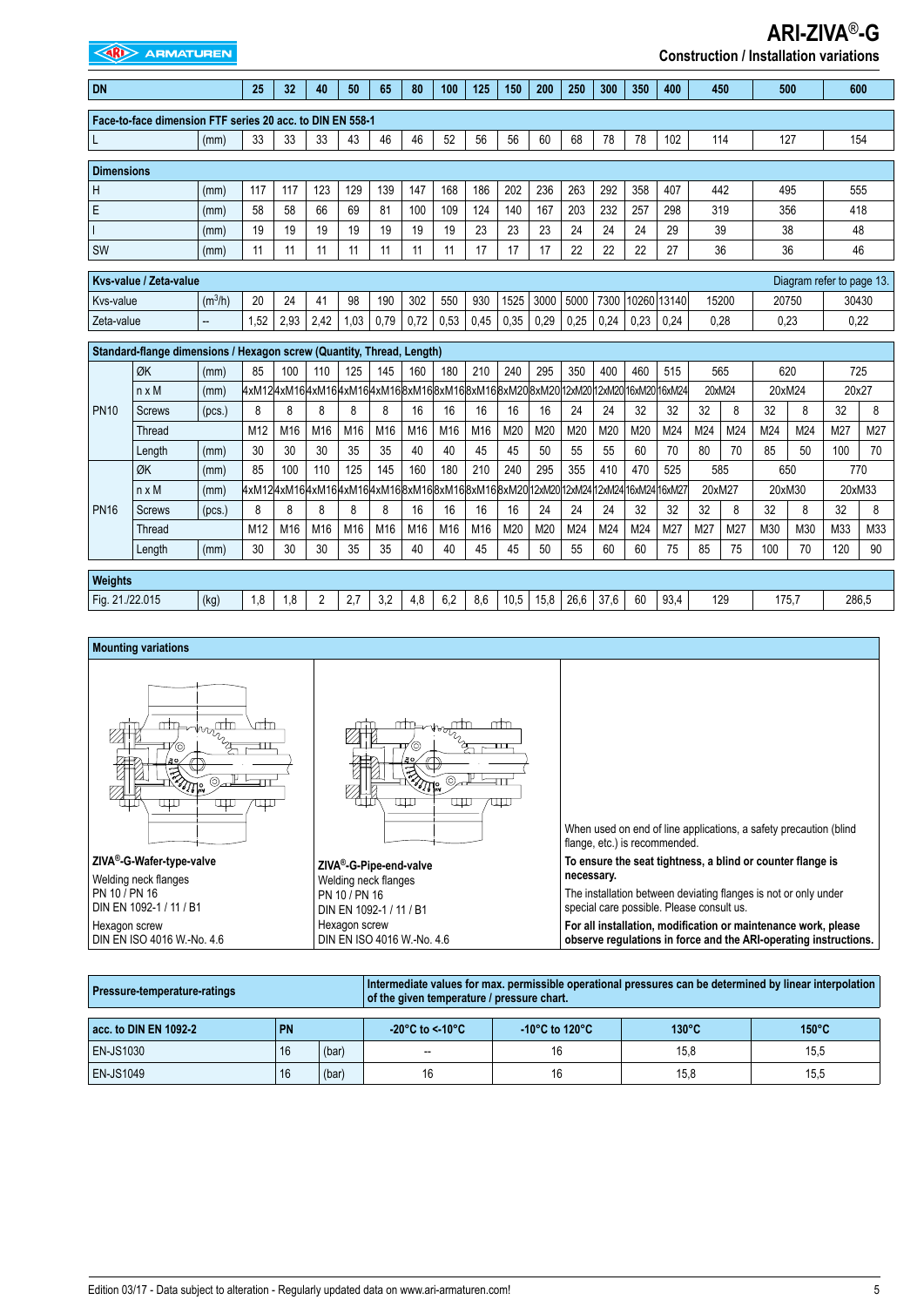# **ARI-ZIVA®-Z / ARI-ZIVA®-G with manual actuation arrangement**

# **ARI-ZIVA**®**-Z / ARI-ZIVA**®**-G**

**Notch lever / Lock lever / Worm gear**



6 Edition 03/17 - Data subject to alteration - Regularly updated data on www.ari-armaturen.com!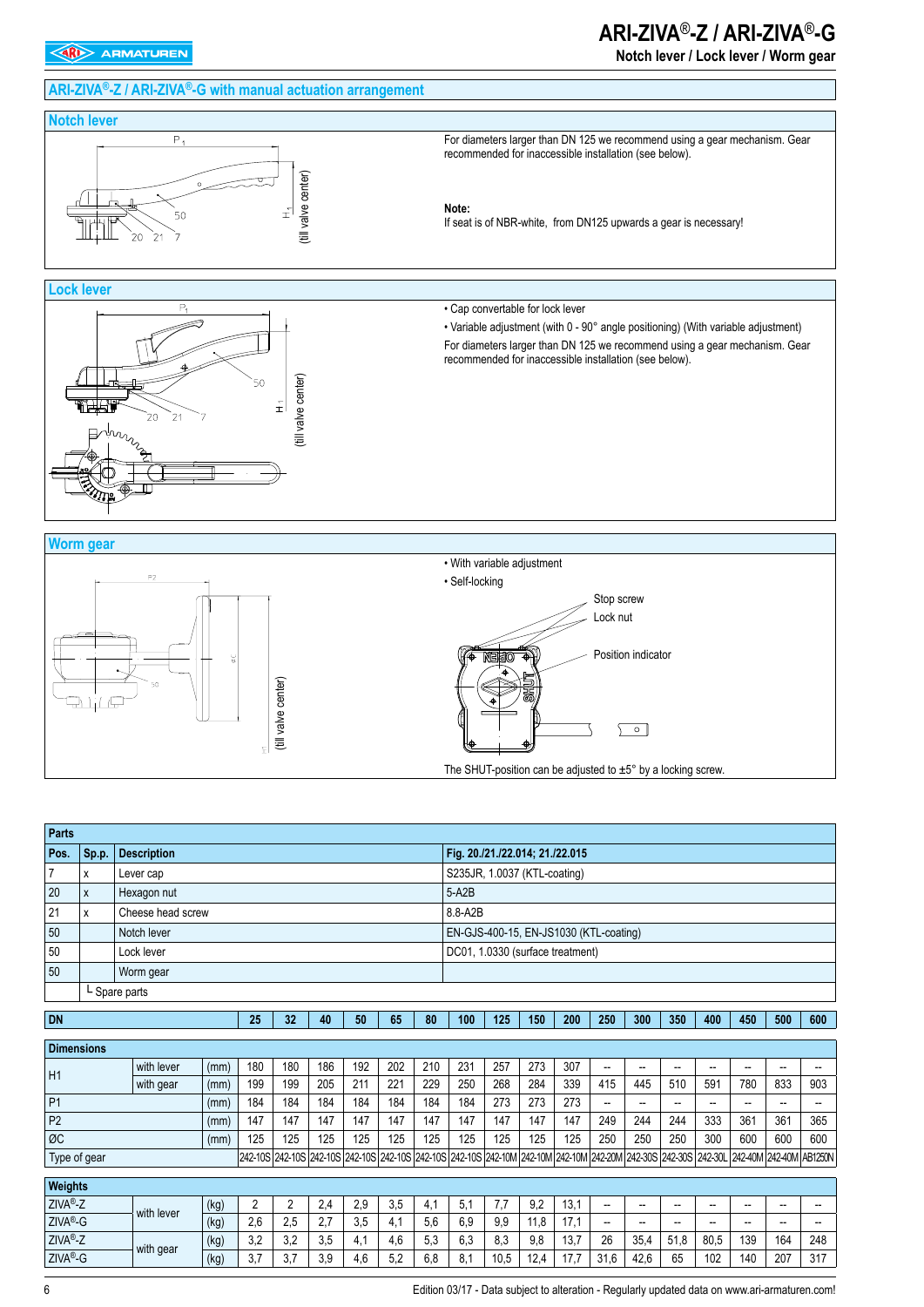# **ARI-ZIVA**®**-Z / ARI-ZIVA**®**-G ARI-OM**

### **Butterfly valve with electric rotary actuator**





#### **Type: ARI-OM** • For short time duty S 2-5 Min. (Periodic duty S3 30% duty cicle, max. 60 c/h, max. modulating torque = ca. 50% rated torque) • Enclosure IP 67

• Temperature guard in the motor

**Voltages:**

• 230V 50Hz

**•** 24V AC/DC **(**Other voltages on request)

## **Accessories:**

• Potentiometer (1000 Ohm)

• Positioner 4-20 mA

• Position-transmitter 4-20 mA

• Heating

• Travel switch

**For connection refer to terminal connection in the operating instructions of the actuator !**

| Seat: EPDM / NBR-black / FPM |      |     |          |        |     |      |        |     |        |      |      |      |        |
|------------------------------|------|-----|----------|--------|-----|------|--------|-----|--------|------|------|------|--------|
| <b>DN</b>                    |      | 25  | 32       | 40     | 50  | 65   | 80     | 100 | 125    | 150  | 200  | 250  | $300*$ |
| <b>Actuator</b>              |      |     |          |        |     |      |        |     |        |      |      |      |        |
| Type of actuator             |      |     |          | $OM-1$ |     | OM-A | $OM-2$ |     | $OM-3$ | OM-4 |      |      |        |
| Operating time               | (s)  |     | 13<br>24 |        |     |      |        |     |        |      | 26   |      | 18     |
| <b>Dimensions</b>            |      |     |          |        |     |      |        |     |        |      |      |      |        |
| H1                           | (mm) | 267 | 267      | 273    | 279 | 289  | 297    | 368 | 441    | 457  | 491  | 583  | 612    |
| P <sub>1</sub>               | (mm) | 35  | 35       | 35     | 35  | 35   | 35     | 54  | 82     | 82   | 82   | 94   | 94     |
| P <sub>2</sub>               | (mm) | 80  | 80       | 80     | 80  | 80   | 80     | 54  | 118    | 118  | 118  | 126  | 126    |
| P <sub>3</sub>               | (mm) | 54  | 54       | 54     | 54  | 54   | 54     | 54  | 100    | 100  | 100  | 110  | 110    |
| <b>P4</b>                    | (mm) | 54  | 54       | 54     | 54  | 54   | 54     | 54  | 230    | 230  | 230  | 262  | 262    |
| Weights                      |      |     |          |        |     |      |        |     |        |      |      |      |        |
| ZIVA®-Z                      | (kg) | 3,3 | 3,3      | 3,6    | 4,2 | 4,7  | 5,4    | 7,4 | 15,4   | 16,9 | 20,8 | 38,5 | 47,9   |
| ZIVA®-G                      | (kg) | 3,8 | 3,8      | 4,0    | 4,7 | 5,3  | 6,8    | 9,2 | 17,6   | 19,5 | 24,8 | 44,1 | 55,1   |
| Seat NBR-white on request.   |      |     |          |        |     |      |        |     |        |      |      |      |        |

\* Max. diferential pressure against tight shut off 6 bar.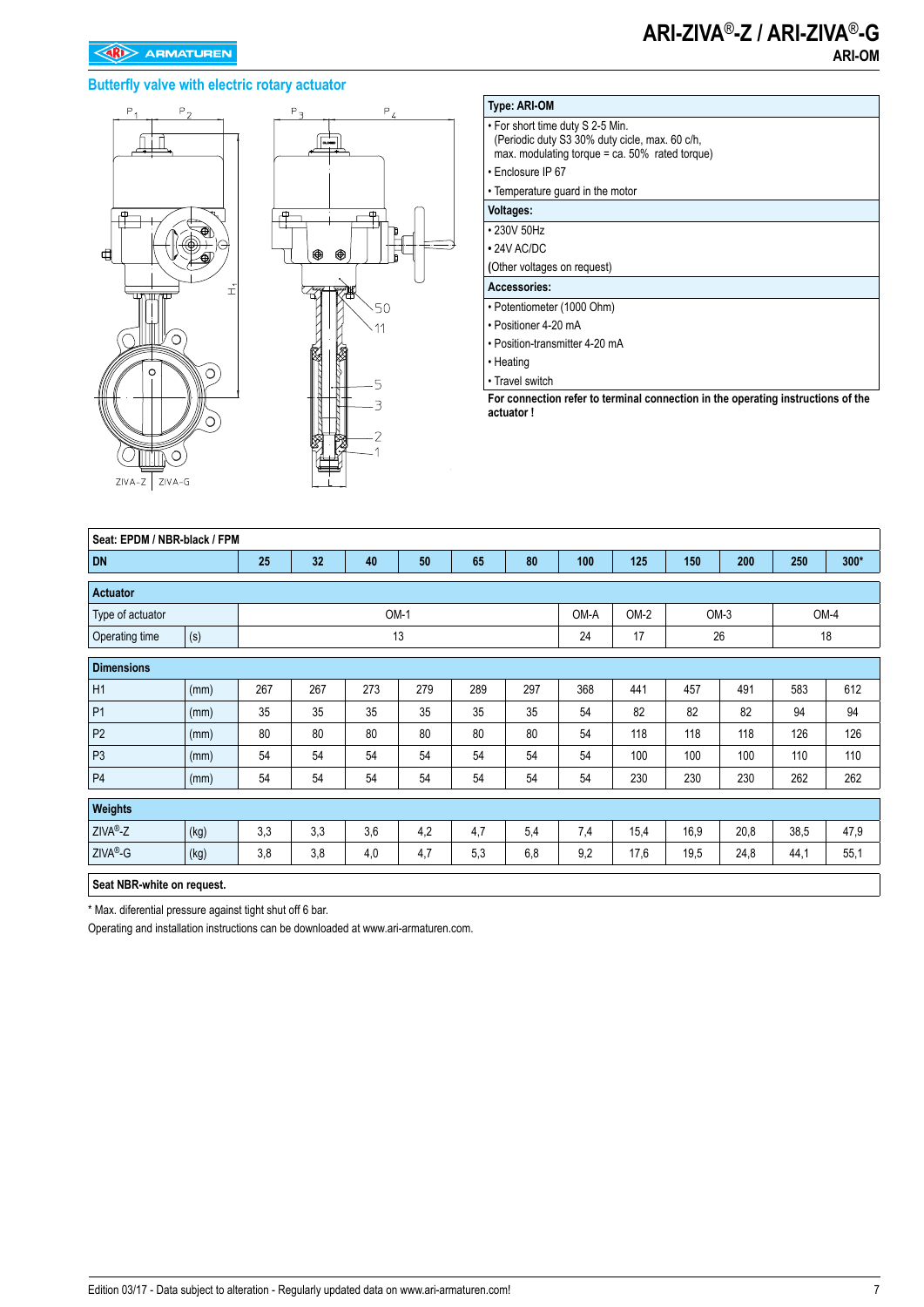# **Butterfly valve with electric rotary actuator**





| <b>Type: Deufra</b>                                                              |
|----------------------------------------------------------------------------------|
| • Type of operation on/off S4 30% (optional: for control S4 50%)                 |
| • Enclosure IP 67                                                                |
| • Temperature guard in the motor                                                 |
| • Heating                                                                        |
| Voltages:                                                                        |
| • 230V 50Hz                                                                      |
| • 400V 50Hz (nicht bei SQ4)                                                      |
| Other voltages on request                                                        |
| Accessories:                                                                     |
| • Travel switch                                                                  |
| • Potentiometer                                                                  |
| • Valve positioner 0-10V / 4-20mA                                                |
| • Position-transmitter                                                           |
| Special actuators:                                                               |
| • Reset to start on failure Type FQ                                              |
| For connection refer to terminal connection in the operating instructions of the |

**For connection refer to terminal connection in the operating instructions of the actuator !**

| Seat: EPDM / NBR-black / FPM |                            |     |     |     |     |     |      |                         |      |      |      |      |      |       |       |     |       |       |
|------------------------------|----------------------------|-----|-----|-----|-----|-----|------|-------------------------|------|------|------|------|------|-------|-------|-----|-------|-------|
| <b>DN</b>                    |                            | 25  | 32  | 40  | 50  | 65  | 80   | 100                     | 125  | 150  | 200  | 250  | 300  | 350   | 400   | 450 | 500   | 600   |
| <b>Actuator</b>              |                            |     |     |     |     |     |      |                         |      |      |      |      |      |       |       |     |       |       |
| Type of actuator             | SQ4                        |     |     |     |     |     |      | SQ <sub>6</sub><br>SQ10 |      |      | SQ25 |      | SQ60 | SQ120 |       |     | SQ250 |       |
| Operating time               | (s)                        |     |     |     | 6   |     |      | 6                       |      | 6    | 15   | 10   |      | 30    |       | 30  |       | 70    |
| <b>Dimensions</b>            |                            |     |     |     |     |     |      |                         |      |      |      |      |      |       |       |     |       |       |
| H1                           | (mm)                       | 341 | 341 | 347 | 353 | 363 | 371  | 392                     | 410  | 426  | 460  | 443  | 517  | 583   | 618   | 655 | 706   | 836   |
| h                            | (mm)                       | 53  | 53  | 53  | 53  | 53  | 53   | 53                      | 53   | 53   | 53   | 100  | 100  | 100   | 86    | 86  | 86    | 70    |
| ØC                           | (mm)                       | 60  | 60  | 60  | 60  | 60  | 60   | 60                      | 60   | 60   | 100  | 160  | 250  | 250   | 250   | 250 | 250   | 300   |
| P <sub>1</sub>               | (mm)                       | 90  | 90  | 90  | 90  | 90  | 90   | 90                      | 90   | 90   | 98   | 167  | 169  | 169   | 172   | 172 | 172   | 475   |
| P <sub>2</sub>               | (mm)                       | 160 | 160 | 160 | 160 | 160 | 160  | 202                     | 202  | 202  | 260  | 312  | 340  | 340   | 392   | 392 | 392   | 188   |
| P <sub>3</sub>               | (mm)                       | 65  | 65  | 65  | 65  | 65  | 65   | 65                      | 65   | 65   | 65   | 89   | 89   | 89    | 133   | 133 | 133   | 130   |
| P <sub>4</sub>               | (mm)                       | 125 | 125 | 125 | 125 | 125 | 125  | 125                     | 125  | 125  | 125  | 226  | 226  | 226   | 284   | 284 | 284   | 333   |
| Weights                      |                            |     |     |     |     |     |      |                         |      |      |      |      |      |       |       |     |       |       |
| ZIVA <sup>®</sup> -Z         | (kg)                       | 7,3 | 7,3 | 7,6 | 8,2 | 8,7 | 9,4  | 10,4                    | 13,4 | 14,9 | 19,8 | 41   | 49,4 | 65,8  | 101   | 159 | 161,8 | 287,2 |
| ZIVA <sup>®</sup> -G         | (kg)                       | 7,8 | 7,8 | 8   | 8,7 | 9,3 | 10,9 | 12,2                    | 15,6 | 17,5 | 23,8 | 46,6 | 56,6 | 79    | 122,4 | 160 | 204,7 | 356,2 |
|                              | Seat NBR-white on request. |     |     |     |     |     |      |                         |      |      |      |      |      |       |       |     |       |       |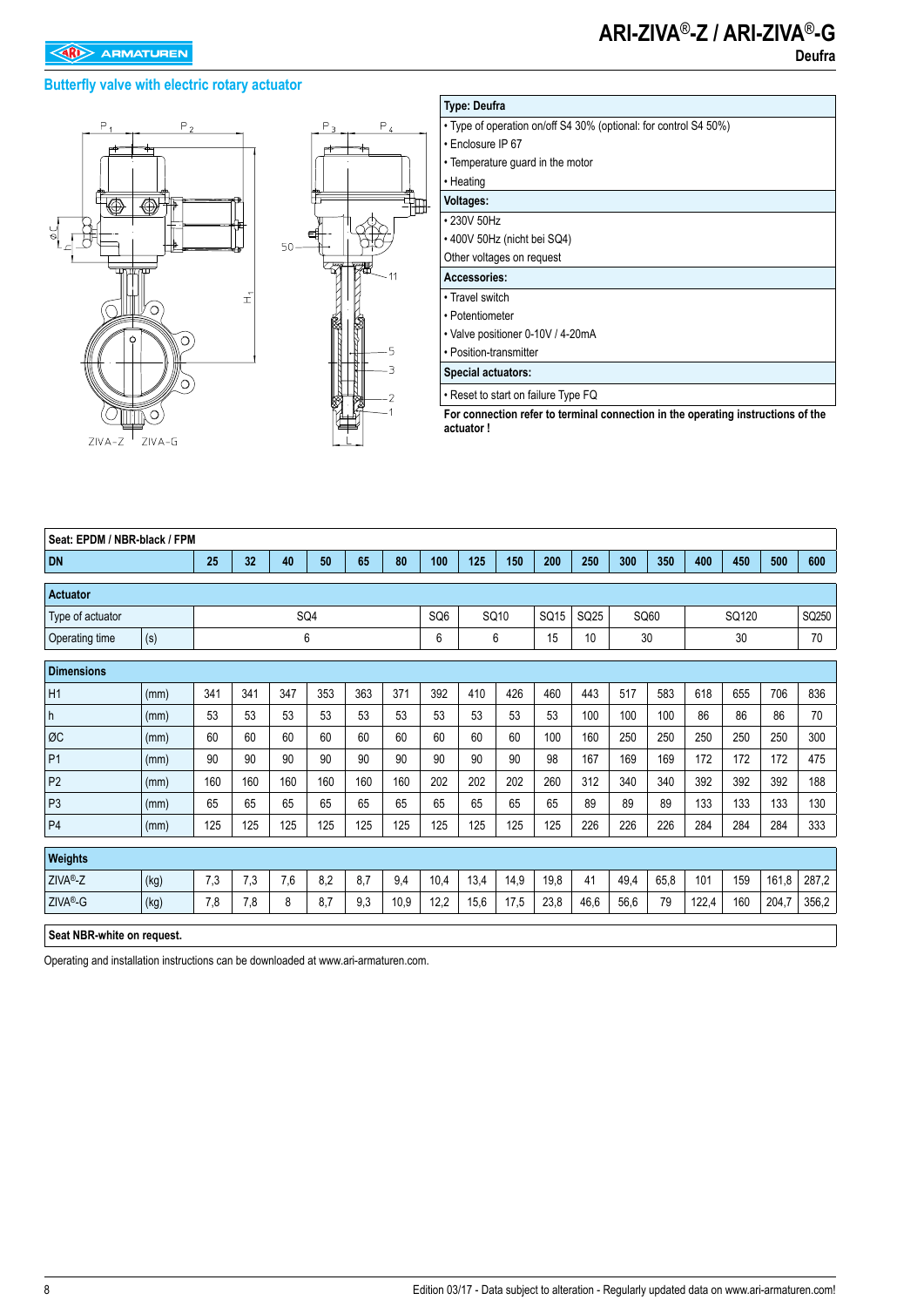### **Butterfly valve with electric rotary actuator**



| <b>Type: Auma</b>                                      |
|--------------------------------------------------------|
| • For short time duty S 2-15 Min. (for control S4 25%) |
| • Enclosure IP 68                                      |
| • Temperature guard in the motor                       |
| • Heating                                              |
| Voltages:                                              |
| • 400V 50Hz                                            |
| • 230V 50Hz                                            |
| (Other voltages on request)                            |
| Accessories:                                           |
| • Travel switch                                        |
| • Potentiometer                                        |
| • Auma Matic                                           |
| • Valve positioner 0-10V / 4-20mA                      |
| • Position-transmitter                                 |

**For connection refer to terminal connection in the operating instructions of the actuator !**

| Seat: EPDM / NBR-black / FPM |      |      |      |      |      |      |        |      |      |      |      |        |      |        |       |        |       |                    |
|------------------------------|------|------|------|------|------|------|--------|------|------|------|------|--------|------|--------|-------|--------|-------|--------------------|
| <b>DN</b>                    |      | 25   | 32   | 40   | 50   | 65   | 80     | 100  | 125  | 150  | 200  | 250    | 300  | 350    | 400   | 450    | 500   | 600                |
| <b>Actuator</b>              |      |      |      |      |      |      |        |      |      |      |      |        |      |        |       |        |       |                    |
| Type of actuator             |      |      |      |      |      |      | SQ05.2 |      |      |      |      | SQ07.2 |      | SQ10.2 |       | SQ12.2 |       | SA07.5<br>$+VZ+SG$ |
| Operating time               | (s)  |      |      |      |      |      | 16     |      |      |      |      | 16     |      | 16     |       | 22     |       | 69                 |
| <b>Dimensions</b>            |      |      |      |      |      |      |        |      |      |      |      |        |      |        |       |        |       |                    |
| H1                           | (mm) | 461  | 461  | 467  | 473  | 483  | 491    | 512  | 530  | 546  | 580  | 633    | 653  | 719    | 832   | 869    | 920   | 867                |
| h                            | (mm) | 134  | 134  | 134  | 134  | 134  | 134    | 134  | 134  | 134  | 134  | 160    | 151  | 151    | 215   | 215    | 215   | 115                |
| ØC                           | (mm) | 160  | 160  | 160  | 160  | 160  | 160    | 160  | 160  | 160  | 160  | 160    | 200  | 200    | 200   | 200    | 200   | 160                |
| P <sub>1</sub>               | (mm) | 238  | 238  | 238  | 238  | 238  | 238    | 238  | 238  | 238  | 238  | 238    | 248  | 248    | 248   | 248    | 248   | 194                |
| P <sub>2</sub>               | (mm) | 62,5 | 62,5 | 62,5 | 62,5 | 62,5 | 62,5   | 62,5 | 62,5 | 62,5 | 62,5 | 62,5   | 80   | 80     | 105   | 105    | 105   | 537                |
| P <sub>3</sub>               | (mm) | 265  | 265  | 265  | 265  | 265  | 265    | 265  | 265  | 265  | 265  | 265    | 265  | 265    | 265   | 265    | 265   | 139                |
| P <sub>4</sub>               | (mm) | 249  | 249  | 249  | 249  | 249  | 249    | 249  | 249  | 249  | 249  | 249    | 254  | 254    | 254   | 254    | 254   | 374                |
| Weights                      |      |      |      |      |      |      |        |      |      |      |      |        |      |        |       |        |       |                    |
| ZIVA <sup>®</sup> -Z         | (kg) | 24,3 | 24,3 | 24,6 | 25,2 | 25,7 | 26,4   | 27,4 | 29,4 | 30,9 | 34,8 | 44,5   | 57,4 | 73,8   | 104   | 161    | 164,8 | 286,7              |
| ZIVA®-G                      | (kg) | 24,8 | 24,8 | 25   | 25,7 | 26,2 | 27,8   | 29,2 | 31,6 | 33,5 | 38,8 | 50,1   | 64,6 | 87     | 125,4 | 163    | 207,7 | 356                |
| Seat NBR-white on request.   |      |      |      |      |      |      |        |      |      |      |      |        |      |        |       |        |       |                    |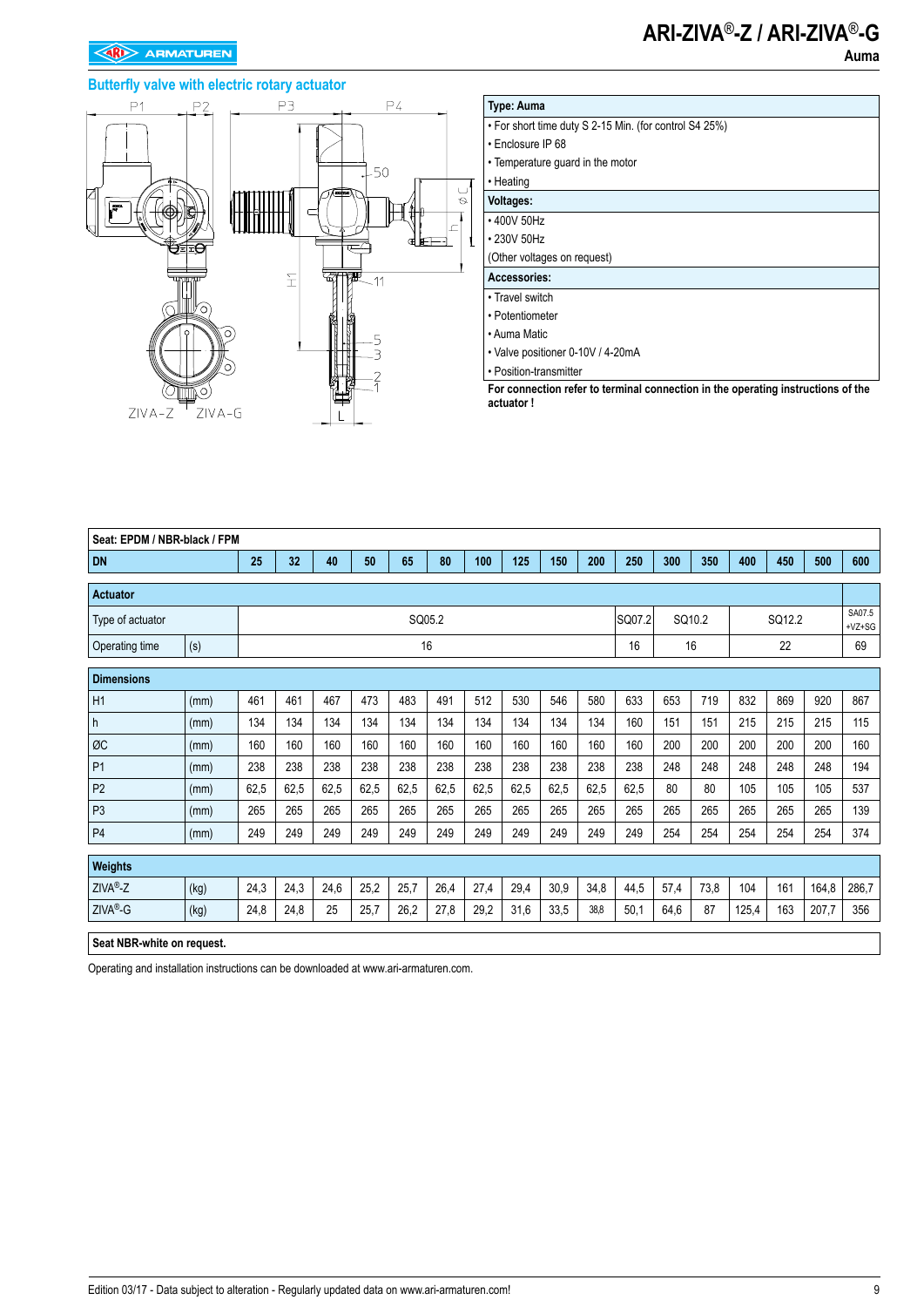#### **Butterfly valve with pneumatic rotary actuator**







**For connection refer to terminal connection in the operating instructions of the actuator !**

|                                       | Seat: EPDM / NBR-black / FPM<br>400<br>40<br>50<br>80<br>100<br>200<br>300<br>600 |      |         |     |         |             |                           |                 |                              |                  |                              |                          |                  |      |           |                          |                 |                                 |       |
|---------------------------------------|-----------------------------------------------------------------------------------|------|---------|-----|---------|-------------|---------------------------|-----------------|------------------------------|------------------|------------------------------|--------------------------|------------------|------|-----------|--------------------------|-----------------|---------------------------------|-------|
| <b>DN</b>                             |                                                                                   |      | 25      | 32  |         |             | 65                        |                 |                              | 125              | 150                          |                          | 250              |      | 350       |                          | 450             | 500                             |       |
|                                       | <b>Actuator</b>                                                                   |      |         |     |         |             |                           |                 |                              |                  |                              |                          |                  |      |           |                          |                 |                                 |       |
|                                       | Type of actuator                                                                  |      |         |     |         | <b>DR30</b> |                           |                 | <b>DR60</b>                  |                  | DR100                        |                          | DR150 DR220      |      | DR450     |                          |                 | DR600 DR900 DR1200 DR3000       |       |
|                                       |                                                                                   |      |         |     |         |             |                           |                 |                              |                  |                              |                          |                  |      |           |                          |                 |                                 |       |
|                                       | <b>Dimensions</b>                                                                 |      |         |     |         |             |                           |                 |                              |                  |                              |                          |                  |      |           |                          |                 |                                 |       |
|                                       | H <sub>1</sub>                                                                    | (mm) | 222     | 222 | 228     | 234         | 244                       | 252             | 290                          | 321              | 337                          | 383                      | 438              | 499  | 565       | 625                      | 713             | 782                             | 935   |
| double acting                         | P <sub>1</sub>                                                                    | (mm) | 159     | 159 | 159     | 159         | 159                       | 159             | 211                          | 248              | 248                          | 269                      | 315              | 409  | 409       | 438                      | 474             | 543                             | 728   |
|                                       | P <sub>2</sub>                                                                    | (mm) | 83      | 83  | 83      | 83          | 83                        | 83              | 95                           | 106              | 106                          | 123                      | 141              | 172  | 172       | 187                      | 200             | 222                             | 329   |
|                                       | Weights                                                                           |      |         |     |         |             |                           |                 |                              |                  |                              |                          |                  |      |           |                          |                 |                                 |       |
|                                       | ZIVA®-Z                                                                           | 2,9  | 2,9     | 3,2 | 3,8     | 4,3         | 5                         | $\overline{7}$  | 10,2                         | 11,7             | 17,2                         | 29,4                     | 44,9             | 61,3 | 91,8      | 153                      | 186,3           | 300,2                           |       |
| (kg)<br>ZIVA®-Z<br>(kg)<br>3,4<br>3,4 |                                                                                   |      |         |     | 3,6     | 4,3         | 4,9                       | 6,5             | 8,9                          | 12,4             | 14,3                         | 21,2                     | 35               | 52   | 74,5      | 113,2                    | 154             | 211,2                           | 369,5 |
|                                       |                                                                                   |      |         |     |         |             |                           |                 |                              |                  |                              |                          |                  |      |           |                          |                 |                                 |       |
|                                       | <b>Actuator</b>                                                                   |      |         |     |         |             |                           |                 |                              |                  |                              |                          |                  |      |           |                          |                 |                                 |       |
|                                       | Type of actuator (closes)                                                         |      | SC 30-6 |     |         |             | SC<br>$60 - 6$            | SC<br>$100 - 6$ | $\overline{SC}$<br>$150 - 6$ | SC<br>$220 - 6$  | $\overline{SC}$<br>$300 - 6$ | $\overline{SC}$<br>450-6 | SC<br>$600 - 6$  |      | SC 1200-6 | SC<br>2000-62000-63000-6 | $\overline{SC}$ | <b>SC</b>                       |       |
|                                       | Type of actuator (opens)                                                          |      |         |     | SO 30-5 |             | <sub>SO</sub><br>$60 - 5$ |                 | SO 100-5                     | $rac{SO}{150-5}$ |                              | SO 220-5                 | $rac{SO}{450-5}$ |      | SO 900-5  | S <sub>O</sub>           | <sub>SO</sub>   | <b>SO</b><br>1200-52000-62000-5 |       |
|                                       | <b>Dimensions</b>                                                                 |      |         |     |         |             |                           |                 |                              |                  |                              |                          |                  |      |           |                          |                 |                                 |       |
| single acting                         | H <sub>1</sub>                                                                    | (mm) | 222     | 222 | 228     | 234         | 261                       | 282             | 315                          | 361              | 389                          | 443                      | 490              | 587  | 653       | 756                      | 791             | 867                             |       |
|                                       | P <sub>1</sub>                                                                    | (mm) | 159     | 159 | 159     | 159         | 211                       | 248             | 269                          | 315              | 345                          | 409                      | 438              | 543  | 543       | 621                      | 605             | 684                             | --    |
|                                       | P <sub>2</sub>                                                                    | (mm) | 83      | 83  | 83      | 83          | 95                        | 106             | 123                          | 141              | 152                          | 172                      | 187              | 222  | 222       | 262                      | 262             | 330                             |       |
|                                       |                                                                                   |      |         |     |         |             |                           |                 |                              |                  |                              |                          |                  |      |           |                          |                 |                                 |       |
|                                       | <b>Weights</b>                                                                    |      |         |     |         |             |                           |                 |                              |                  |                              |                          |                  |      |           |                          |                 |                                 |       |
|                                       | ZIVA <sup>®</sup> -Z                                                              | (kg) | 3       | 3   | 3,3     | 3,9         | 5,9                       | 7,8             | 10,9                         | 16,2             | 20,5                         | 29,9                     | 45               | 75,5 | 91,9      | 136,2                    | 162             | 235                             |       |
|                                       | ZIVA®-Z                                                                           | (kg) | 3,5     | 3,5 | 3,7     | 4,2         | 6,5                       | 9,3             | 12,7                         | 18,4             | 23,1                         | 33,9                     | 50,6             | 82,7 | 105,1     | 157,6                    | 163             | 277,9                           |       |
|                                       |                                                                                   |      |         |     |         |             |                           |                 |                              |                  |                              |                          |                  |      |           |                          |                 |                                 |       |

**Seat NBR-white on request.**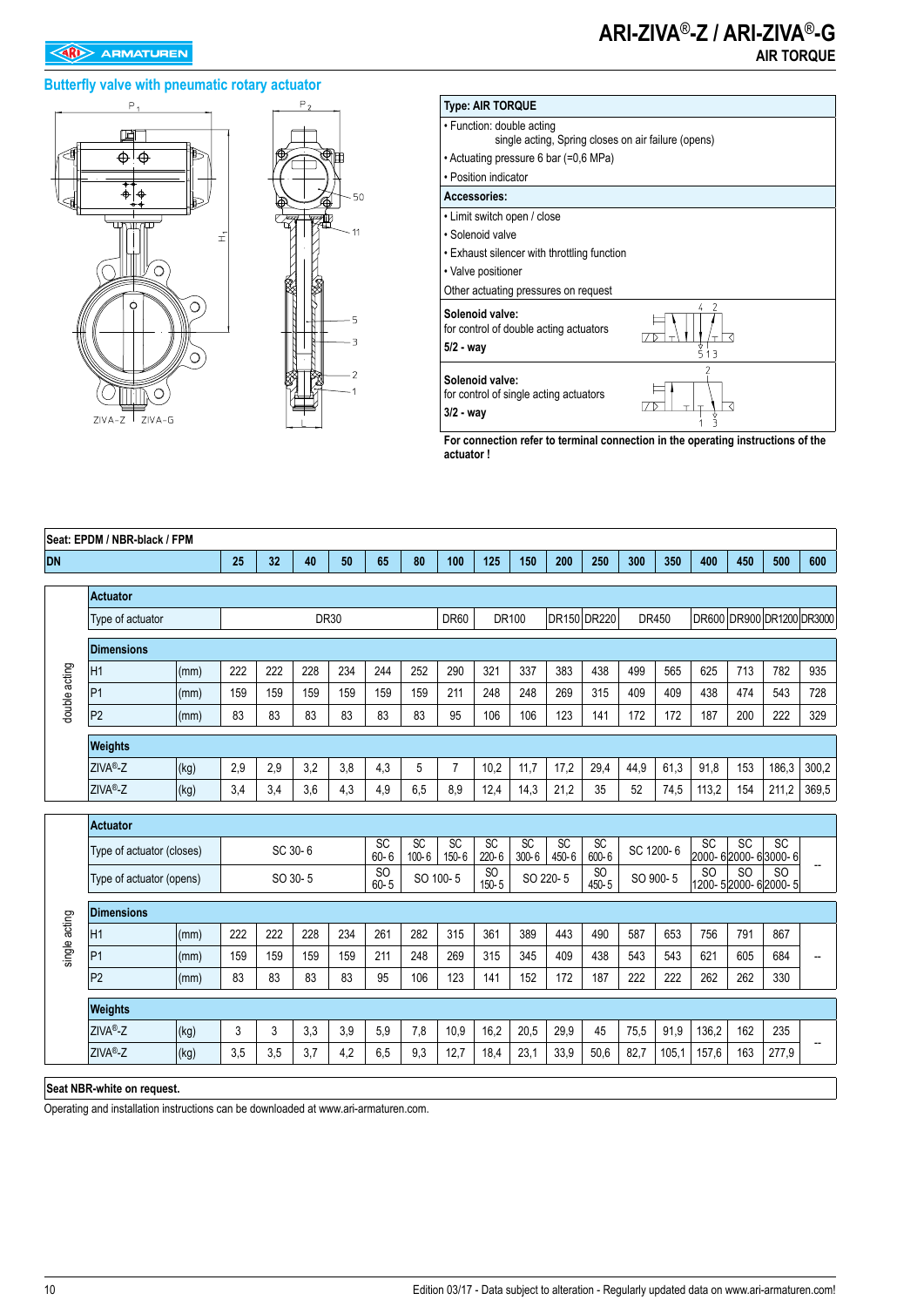### **Butterfly valve with pneumatic rotary actuator**





| Type: bar                                                                        |               |
|----------------------------------------------------------------------------------|---------------|
| • Function: double acting<br>single acting, Spring closes on air failure (opens) |               |
| • Actuating pressure 6 bar (=0,6 MPa)                                            |               |
| Accessories:                                                                     |               |
| • Limit switch open / close                                                      |               |
| • Solenoid valve                                                                 |               |
| • Exhaust silencer with throttling function                                      |               |
| • Position indicator                                                             |               |
| • Valve positioner                                                               |               |
| Other actuating pressures on request                                             |               |
| Solenoid valve:<br>for control of double acting actuators<br>$5/2 - way$         | 2<br>4<br>513 |
| Solenoid valve:<br>for control of single acting actuators<br>$3/2 - way$         |               |

**For connection refer to terminal connection in the operating instructions of the actuator !**

|               | Seat: EPDM / NBR-black / FPM<br>32<br>25<br>50<br>65<br>80<br>100<br>125<br>150<br>200<br>250<br>300<br>350<br>400<br>450<br>500<br>600<br>40 |      |           |     |           |      |                     |                     |            |                                                  |                      |                             |                             |       |                      |            |            |                                           |                |
|---------------|-----------------------------------------------------------------------------------------------------------------------------------------------|------|-----------|-----|-----------|------|---------------------|---------------------|------------|--------------------------------------------------|----------------------|-----------------------------|-----------------------------|-------|----------------------|------------|------------|-------------------------------------------|----------------|
| <b>DN</b>     |                                                                                                                                               |      |           |     |           |      |                     |                     |            |                                                  |                      |                             |                             |       |                      |            |            |                                           |                |
|               | <b>Actuator</b>                                                                                                                               |      |           |     |           |      |                     |                     |            |                                                  |                      |                             |                             |       |                      |            |            |                                           |                |
|               | Type of actuator                                                                                                                              |      |           |     | GTD 58/90 |      |                     | <b>GTD</b><br>68/90 |            | GTD 98/90                                        |                      | <b>GTD</b>                  | <b>GTD</b><br>110/90 115/90 |       | <b>GTD</b><br>143/90 | <b>GTD</b> | <b>GTD</b> | <b>GTD</b><br>163/90 185/90 210/90 254/90 | <b>GTD</b>     |
|               | <b>Dimensions</b>                                                                                                                             |      |           |     |           |      |                     |                     |            |                                                  |                      |                             |                             |       |                      |            |            |                                           |                |
| double acting | IH1                                                                                                                                           | (mm) | 221       | 221 | 227       | 233  | 243                 | 265                 | 286        | 333                                              | 349                  | 406                         | 433                         | 520   | 586                  | 635        | 727        | 780                                       | 887            |
|               | P1                                                                                                                                            | (mm) | 127       | 127 | 127       | 127  | 127                 | 140                 | 140        | 209                                              | 209                  | 222                         | 292                         | 337   | 337                  | 377        | 422        | 462                                       | 683            |
|               | P <sub>2</sub>                                                                                                                                | (mm) | 72        | 72  | 72        | 72   | 72                  | 82                  | 82         | 108                                              | 108                  | 120                         | 120                         | 172   | 172                  | 172        | 224        | 224                                       | 272            |
|               | Weights                                                                                                                                       |      |           |     |           |      |                     |                     |            |                                                  |                      |                             |                             |       |                      |            |            |                                           |                |
|               | ZIVA®-Z                                                                                                                                       | (kg) | 2,2       | 2,2 | 2,5       | 3    | 3,6                 | 4,9                 | 5,8        | 9,8                                              | 11,3                 | 17                          | 28,1                        | 44,8  | 61,2                 | 88,4       | 157        | 164,6                                     | 286,4          |
|               | ZIVA <sup>®</sup> -Z                                                                                                                          | 4,2  | 6,3       | 7,6 | 12        | 13,9 | 21                  | 33,7                | 52         | 74,4                                             | 109,8                | 158                         | 207,5                       | 355,7 |                      |            |            |                                           |                |
|               | <b>Actuator</b>                                                                                                                               |      |           |     |           |      |                     |                     |            |                                                  |                      |                             |                             |       |                      |            |            |                                           |                |
|               | Type of actuator (closes)                                                                                                                     |      |           |     | GTE 68/90 |      | <b>GTE</b><br>78/90 | <b>GTE</b><br>88/90 | <b>GTE</b> | <b>GTE</b><br>98/90 110/90                       | <b>GTE</b><br>115/90 | <b>GTE</b><br>127/90 143/90 | <b>GTE</b>                  |       | GTE 210/90           |            | GTE 250/90 |                                           |                |
|               | Type of actuator (opens)                                                                                                                      |      | GTE 68/90 |     |           |      | <b>GTE</b><br>78/90 | <b>GTE</b><br>88/90 |            | GTE<br>GTE<br>GTE 110/90<br>115/90 127/90 143/90 |                      |                             | GTE                         |       | GTE 210/90           |            | GTE 250/90 |                                           | $\overline{a}$ |
|               | <b>Dimensions</b>                                                                                                                             |      |           |     |           |      |                     |                     |            |                                                  |                      |                             |                             |       |                      |            |            |                                           |                |
| single acting | H <sub>1</sub>                                                                                                                                | (mm) | 235       | 235 | 241       | 247  | 269                 | 285                 | 338        | 356                                              | 372                  | 426                         | 491                         | 577   | 643                  | 739        | 774        | 827                                       |                |
|               | P <sub>1</sub>                                                                                                                                | (mm) | 140       | 140 | 140       | 140  | 161                 | 182                 | 222        | 222                                              | 292                  | 298                         | 337                         | 462   | 462                  | 603        | 609        | 603                                       |                |
|               | P <sub>2</sub>                                                                                                                                | (mm) | 82        | 82  | 82        | 82   | 94                  | 100                 | 120        | 120                                              | 120                  | 137                         | 172                         | 224   | 224                  | 272        | 272        | 272                                       |                |
|               | Weights                                                                                                                                       |      |           |     |           |      |                     |                     |            |                                                  |                      |                             |                             |       |                      |            |            |                                           |                |
|               | ZIVA®-Z                                                                                                                                       | (kg) | 2,9       | 2,9 | 3,2       | 3,8  | 5,2                 | 6,4                 | 8,4        | 12,6                                             | 16,3                 | 22,5                        | 39                          | 70    | 86,4                 | 142,6      | 195        | 203,4                                     |                |
|               | ZIVA <sup>®</sup> -Z                                                                                                                          | (kg) | 3,5       | 3,4 | 3,6       | 4,3  | 5,8                 | 7,8                 | 10,2       | 14,8                                             | 18,8                 | 26,5                        | 44,7                        | 77,2  | 99,6                 | 164        | 201        | 246,3                                     |                |
|               | Seat NBR-white on request.                                                                                                                    |      |           |     |           |      |                     |                     |            |                                                  |                      |                             |                             |       |                      |            |            |                                           |                |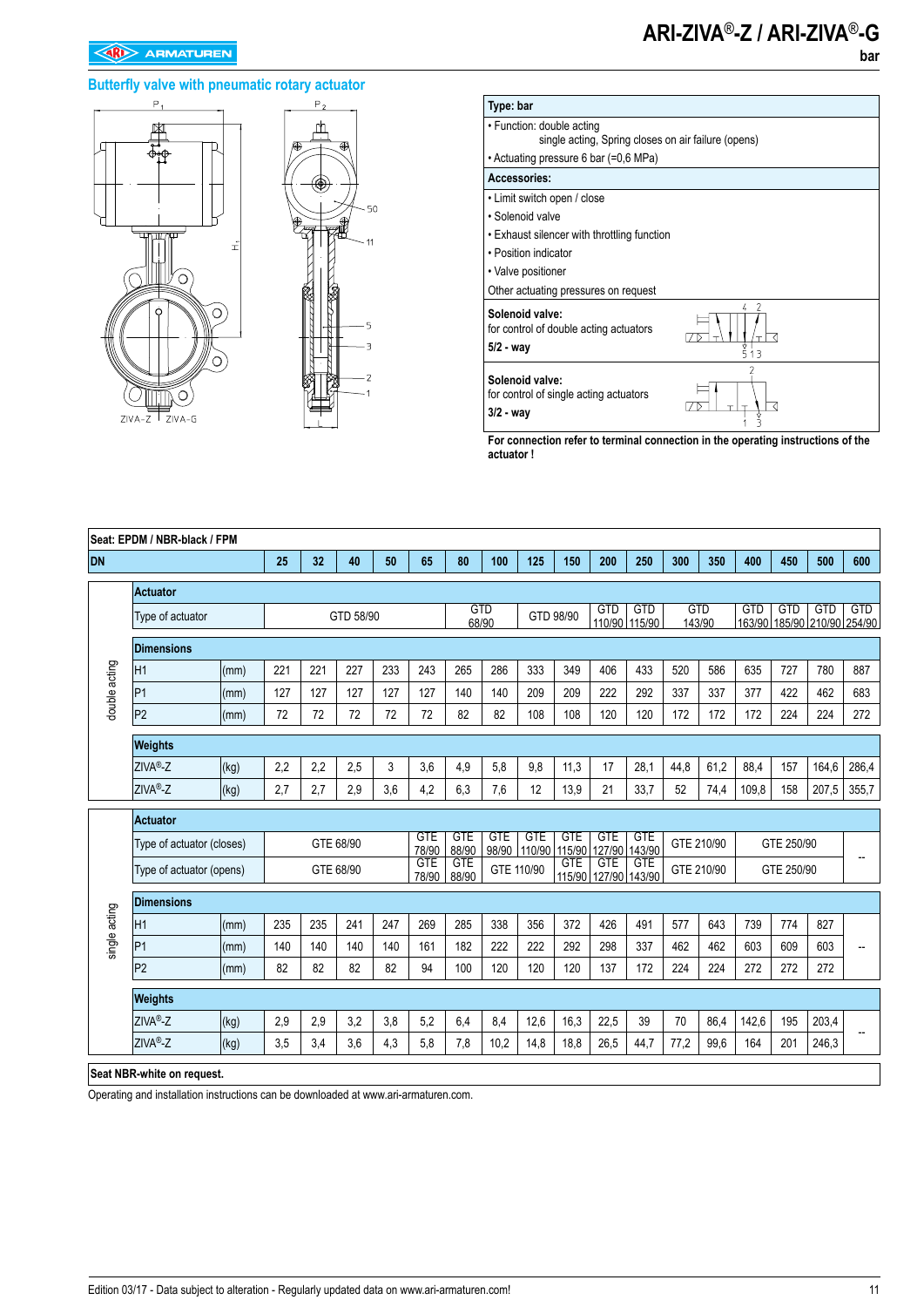#### **Actuator flange connection**

 **Actuator flange connection**







| DN25-200               |      |    |    |    | DN250-600                |    |    |     |        |            |     |                          |                          |     |                |            |        |     |
|------------------------|------|----|----|----|--------------------------|----|----|-----|--------|------------|-----|--------------------------|--------------------------|-----|----------------|------------|--------|-----|
| <b>DN</b>              |      | 25 | 32 | 40 | 50                       | 65 | 80 | 100 | 125    | 150        | 200 | 250                      | 300                      | 350 | 400            | 450        | 500    | 600 |
| Connection EN ISO 5211 |      |    |    |    | F 05                     |    |    |     |        | F 07       |     |                          | F 10                     |     |                | F 14       |        | F16 |
| Double "D" 2-flat SW   | (mm) |    |    |    | $11_{d11}$               |    |    |     |        | $17_{d11}$ |     |                          | $\overline{\phantom{a}}$ |     |                | --         |        | --  |
| 4-square SW            | (mm) |    |    |    | $\overline{\phantom{a}}$ |    |    |     |        | --         |     |                          | $22_{d11}$               |     | $27_{d11}$     | $36_{d11}$ | 46 d11 |     |
| Ød                     | (mm) |    |    |    | 7                        |    |    |     |        | 9          |     |                          | 11                       |     |                | 22         |        |     |
| ØD1                    | (mm) |    |    |    | 65                       |    |    |     |        | 90         |     |                          | 125                      |     |                | 175        |        | 210 |
| ØD <sub>2</sub>        | (mm) |    |    |    | 35                       |    |    |     |        | 55         |     | 70                       |                          |     |                | 100        |        | 130 |
| ØD3                    | (mm) |    |    |    | 50                       |    |    |     |        | 70         |     |                          | 102                      |     | 140            |            |        | 165 |
| ØD4                    | (mm) |    |    |    | 14                       |    |    |     | 22     |            |     | $\overline{\phantom{a}}$ |                          |     | --             |            |        | --  |
|                        | (mm) |    |    |    | 19                       |    |    |     | 23     |            |     | 24                       |                          |     | 38<br>29<br>39 |            |        |     |
|                        | (mm) | 3  |    |    |                          |    |    |     | 3<br>3 |            |     |                          |                          |     | 5              |            |        |     |

#### **Please indicate when ordering:**

- Figure-No.
- Nominal pressure
- Nominal diameter
- Soft seal seat material
- Special design / accessories

**Please indicate in your order, if the valves are to be installed in hazardous areas (ATEX).**

### **Example:**

Figure 22.012; Nominal pressure PN16; Nominal diameter DN100; Seat aus EPDM, Washer/Stem of 1.4581/1.4021, with notch lever

Edition 03/17 - Data subject to alteration - Regularly updated data on www.ari-armaturen.com!

- Stem / disc material - Actuation arrangement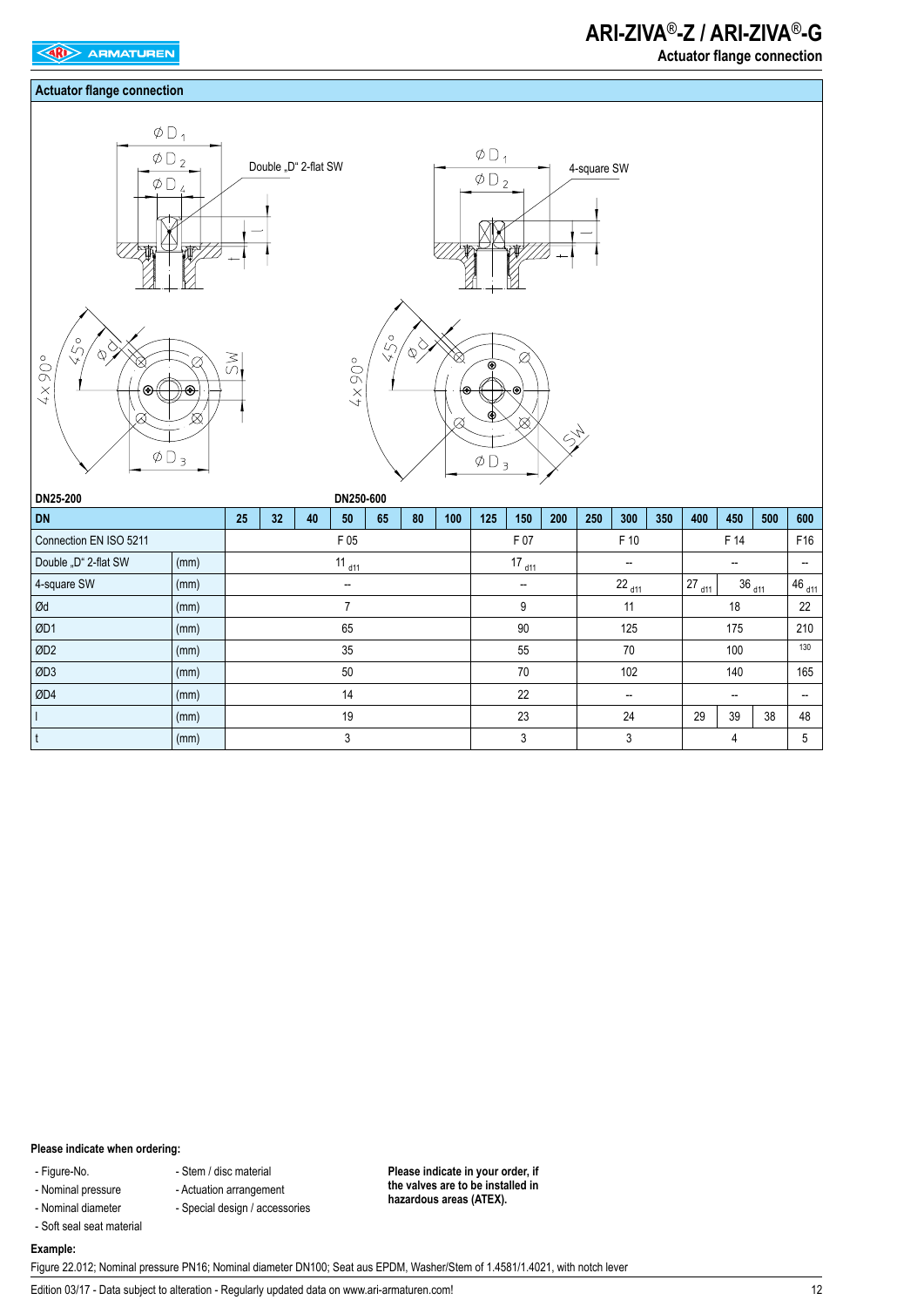**EXAMPLE ARMATUREN** 

| Capacity chart / Difference between disc outside-diameter and face-to-face |
|----------------------------------------------------------------------------|
|                                                                            |

|                                          | Kvs-value / Zeta-value |      |                             |        |      |         |                                                                                                                                                                                                                                                                               |       |                             |                               |                             |                                                      |                               |                                                  |                               |                               |                      |                                                                                                                                       |
|------------------------------------------|------------------------|------|-----------------------------|--------|------|---------|-------------------------------------------------------------------------------------------------------------------------------------------------------------------------------------------------------------------------------------------------------------------------------|-------|-----------------------------|-------------------------------|-----------------------------|------------------------------------------------------|-------------------------------|--------------------------------------------------|-------------------------------|-------------------------------|----------------------|---------------------------------------------------------------------------------------------------------------------------------------|
| <b>DN</b>                                |                        | 25   | $32\,$                      | $40\,$ | 50   | 65      | 80                                                                                                                                                                                                                                                                            | 100   | 125                         | 150                           | 200                         | 250                                                  | 300                           | 350                                              | 400                           | 450                           | 500                  | 600                                                                                                                                   |
| Kvs-value                                | $(m^3/h)$              | 20   | 24                          | 41     | 98   | 190     | 302                                                                                                                                                                                                                                                                           | 550   | 930                         | 1525                          | 3000                        | 5000                                                 | 7300                          | 10260                                            | 13140                         | 15200                         | 20750                | 30430                                                                                                                                 |
| Zeta-value                               | --                     | 1,52 | 2,93                        | 2,42   | 1,03 | 0,79    | 0,72                                                                                                                                                                                                                                                                          | 0,53  | 0,45                        | 0,35                          | 0,29                        | 0,25                                                 | 0,24                          | 0,23                                             | 0,24                          | 0,28                          | 0,23                 | 0,22                                                                                                                                  |
| max. permissible flow speed:<br>-Liquids | -Gas and vapour        |      | $\leq$ 4m/s<br>$\leq$ 30m/s |        |      | $m^3/h$ | 40000<br>30000<br>20000<br>15000<br>10000<br>9000<br>8000<br>7000<br>6000<br>5000<br>4000<br>3000<br>2000<br>$\begin{array}{c} 1000 \\ 900 \\ 800 \end{array}$<br>700<br>600<br>500<br>400<br>300<br>200<br>$\begin{bmatrix} 100 \\ 90 \\ 80 \\ 70 \end{bmatrix}$<br>60<br>50 |       | \٧                          |                               |                             |                                                      |                               |                                                  |                               |                               |                      | DN 600<br>DN 500<br>DN 450<br>DN 400<br>DN 350<br>DN 300<br>DN 250<br>DN 200<br>DN 150<br>DN 125<br>DN 100<br>DN 80<br>DN 65<br>DN 50 |
| M                                        |                        |      |                             |        |      |         | $40\,$<br>30<br>20                                                                                                                                                                                                                                                            |       |                             |                               |                             |                                                      |                               |                                                  |                               |                               |                      | DN 40<br>DN 32<br>DN 25                                                                                                               |
|                                          | Β                      | □    |                             |        |      |         | $\begin{array}{c}\n10 \\ 9 \\ 8 \\ 7\n\end{array}$<br>6<br>5<br>4<br>3<br>$\sqrt{2}$<br>$\overline{1}$<br>N                                                                                                                                                                   | close | $10^{\circ}$<br>$\mathbf 1$ | $20^{\circ}$<br>$\frac{1}{2}$ | $30^\circ$<br>$\frac{1}{3}$ | $40^{\circ}$<br>$\overline{4}$<br>indication - lever | $50^{\circ}$<br>$\frac{1}{5}$ | opening angle disc<br>$60^{\circ}$<br>$\ddot{6}$ | $70^{\circ}$<br>$\frac{1}{7}$ | $80^{\circ}$<br>$\frac{1}{8}$ | $90^{\circ}$<br>open |                                                                                                                                       |

|           | Difference between disc outside-diameter and face-to-face |                          |                          |    |    |    |    |     |     |     |     |     |     |     |     |     |     |     |
|-----------|-----------------------------------------------------------|--------------------------|--------------------------|----|----|----|----|-----|-----|-----|-----|-----|-----|-----|-----|-----|-----|-----|
| <b>DN</b> |                                                           | 25                       | 32                       | 40 | 50 | 65 | 80 | 100 | 125 | 150 | 200 | 250 | 300 | 350 | 400 | 450 | 500 | 600 |
| D         | (mm)                                                      | $\overline{\phantom{a}}$ | --                       |    |    | 44 | 18 | 25  | 36  | 48  | 74  | 91  | 112 | 132 | 147 | 168 | 188 | 224 |
|           | (mm)                                                      | $\overline{\phantom{a}}$ | $\overline{\phantom{a}}$ | 26 | 29 | 49 | 68 | 88  | 115 | 142 | 194 | 243 | 292 | 333 | 383 | 436 | 486 | 580 |

Edition 03/17 - Data subject to alteration - Regularly updated data on www.ari-armaturen.com! 13